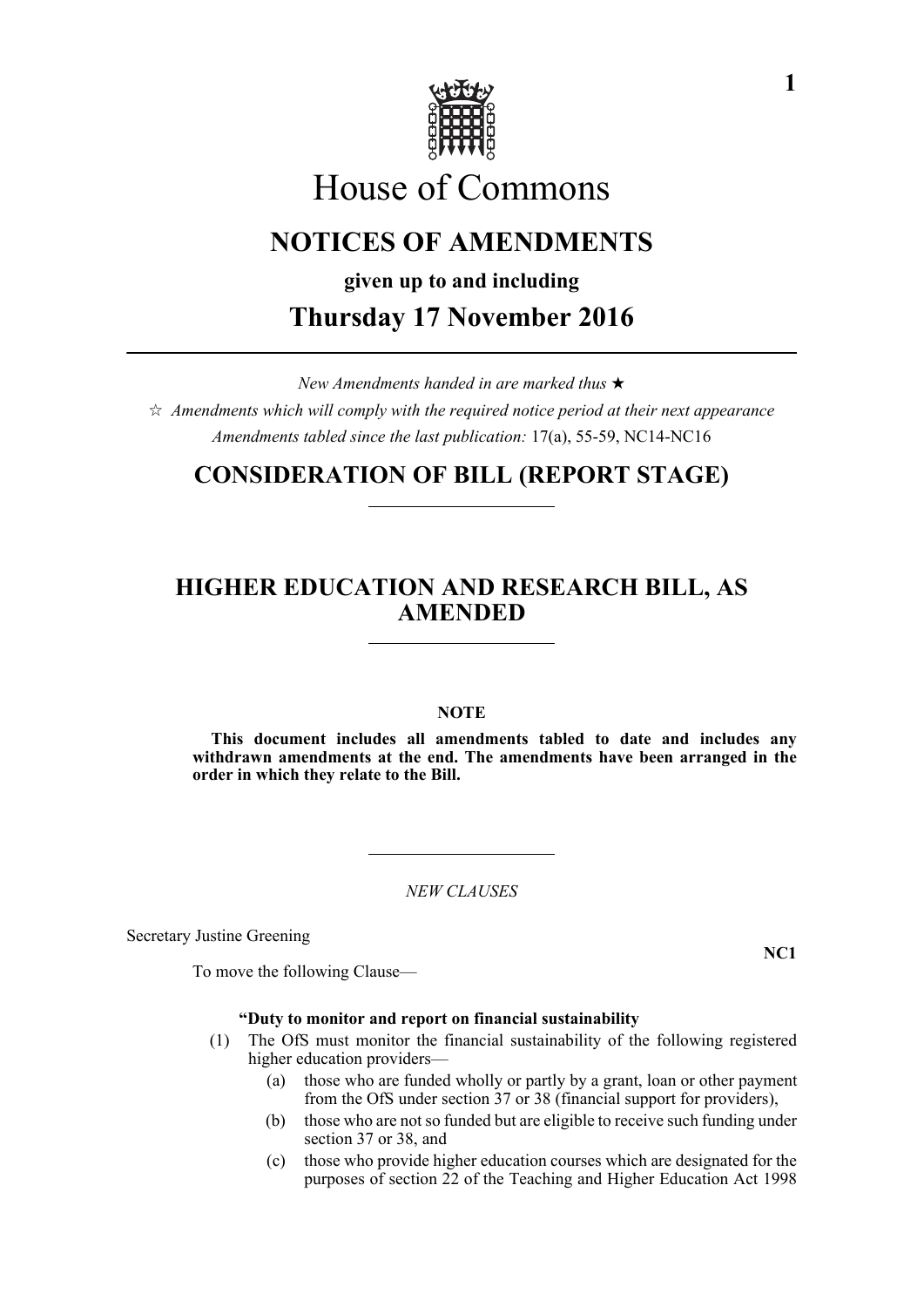(financial support for students) by or under regulations made under that section.

- (2) The OfS must include in its annual report a financial sustainability summary for the financial year to which the report relates.
- (3) "A financial sustainability summary" for a financial year is a summary of conclusions drawn by the OfS for that year, from its monitoring under subsection (1), regarding relevant patterns, trends or other matters which it has identified.
- (4) Patterns, trends or other matters are "relevant" if—
	- (a) they relate to the financial sustainability of some or all of the registered higher education providers monitored under subsection (1), and
	- (b) the OfS considers that they are appropriate to be brought to the attention of the Secretary of State.
- (5) In this section—
	- "annual report" means the annual report under paragraph 13 of Schedule 1; "financial year" has the same meaning as in that Schedule (see paragraph  $12(6)$ .

#### *Member's explanatory statement*

*This new clause, which is for insertion after clause 61, requires the OfS to monitor the financial sustainability of registered higher education providers who are in receipt of, or eligible for, certain kinds of public funding. It requires the OfS to include in its annual report a summary of conclusions which it draws from that monitoring regarding patterns, trends or other matters which it has identified relating to the financial sustainability of some or all of the providers monitored and which it considers are appropriate to be brought to the attention of the Secretary of State.*

Wes Streeting Paul Blomfield Stella Creasy Catherine McKinnell Alison McGovern Mr Ben Bradshaw

Ann Coffey

Dan Jarvis Liz Kendall Mr Chuka Umunna Anna Turley Mr Gavin Shuker

To move the following Clause—

**NC2**

### **"Student support: restricted modification of repayment terms**

- (1) Section 22 of the Teaching and Higher Education Act 1998 (power to give financial support to students) is amended in accordance with subsections  $(2)$  to  $(4)$ .
- (2) In subsection  $(2)(g)$  at the beginning insert "Subject to subsections  $(3)(A)$  and  $(3)(B)$ ,".
- (3) In subsection  $(2)(g)$  leave out from "section" to the end of subsection  $(2)(g)$ .
- (4) After subsection (3) insert—
	- "(3A) Other than in accordance with subsection (3B), no provision may be made under subsection  $(2)(g)$  relating to the repayment of a loan that has been made available under this section once the parties to that loan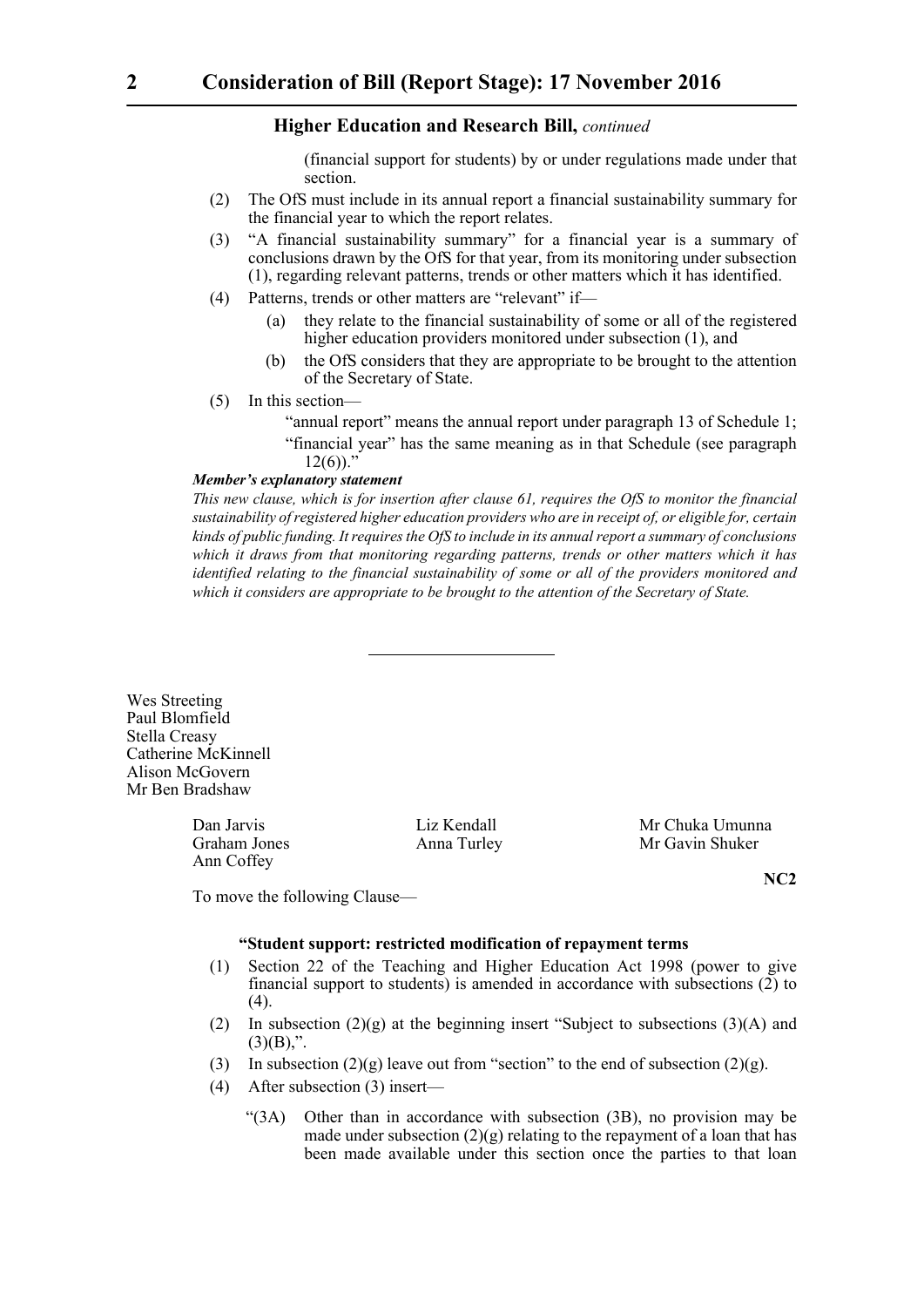(including the borrower) have agreed the terms and conditions of repayment, including during—

- (a) the period of enrolment on a course specified under subsection  $(1)(a)$  or  $(1)(b)$ , and
- (b) the period of repayment.
- (3B) Any modification to any requirement or other provision relating to the repayment of a loan made available under this section and during the periods specified in subsection (3A) shall only be made if approved by an independent panel.
- (3C) The independent panel shall approve modifications under subsection (3B) if such modifications meet conditions to be determined by the panel.
- (3D) The approval conditions under subsection (3C) must include that—
	- (a) the modification is subject to consultation with representatives of the borrowers,
	- (b) the majority of the representative group consider the modification to be favourable to the majority of students and graduates who have entered loans, and
	- (c) there is evidence that those on low incomes will be protected.
- (3E) The independent panel shall consist of three people appointed by the Secretary of State, who (between them) must have experience of—
	- (a) consumer protection,
	- (b) loan modification and mediation,
	- (c) the higher education sector, and
	- (d) student finance.""

Wes Streeting Paul Blomfield Stella Creasy Catherine McKinnell Alison McGovern Mr Ben Bradshaw

Ann Coffey

Dan Jarvis Liz Kendall Mr Chuka Umunna Graham Jones Anna Turley Mr Gavin Shuker

**NC3**

To move the following Clause—

**"Student loans: regulation**

(1) Any loan granted under section 22(1) of the Teaching and Higher Education Act 1998, ("student loans") irrespective of the date on which the loan was granted, shall be regulated by the Financial Conduct Authority.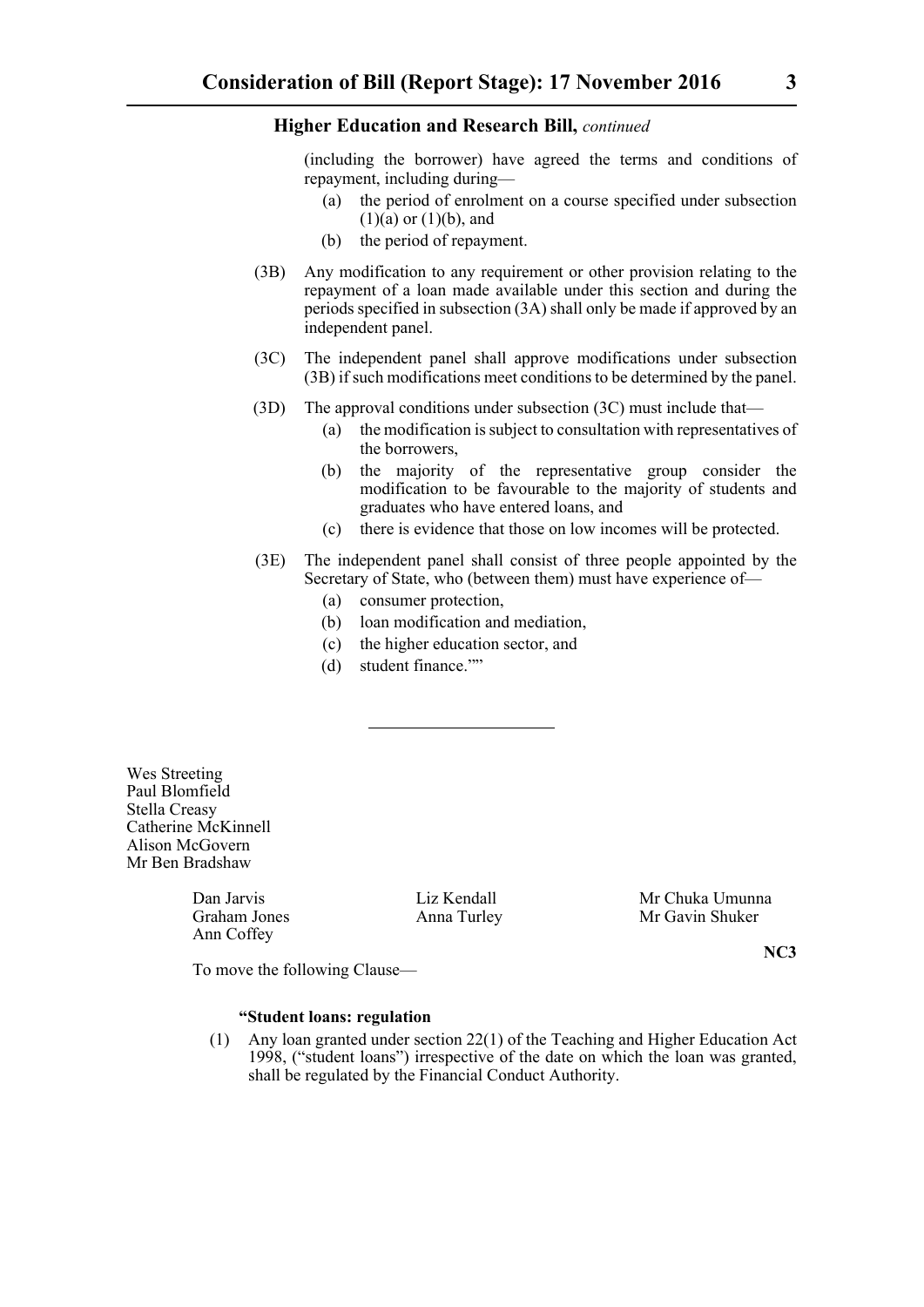(2) Any person responsible for arranging, administering or managing, or offering or agreeing to manage, student loans shall be regulated by the Financial Conduct Authority."

Gordon Marsden Angela Rayner

**NC4**

 $\vec{x}$  To move the following Clause—

#### **"Committee on Degree Awarding Powers and University Title**

- (1) The OfS must establish a committee called the "Committee on Degree Awarding Powers and University Title".
- (2) The function of the Committee is to provide advice to the OfS on—
	- (a) the general exercise of its functions under sections 40, 42, 43 and 53 of this Act, and section 77 of the Further and Higher Education Act 1992;
	- (b) particular uses of its powers under section 40(1) of this Act; and
	- (c) particular uses of its powers under section 77 of the Further and Higher Education Act 1992.
- (3) The OfS must seek the advice of the Committee before—
	- (a) authorising a registered higher education provider or qualifying further education provider to grant taught awards, research awards or foundation degrees under section 40(1) of this Act;
	- (b) varying any authorisation made under section 40(1) of this Act so as to authorise a registered higher education provider or qualifying further education provider to grant a category of award or degree that, prior to the variation of the authorisation, it was not authorised to grant; and
	- (c) providing consent under section 77 of the Further and Higher Education Act 1992 for an education institution or body corporate to change its names so as to include the word "university" in the name of the institution or body corporate.
- (4) The OfS must also seek the advice of UKRI before authorising a registered higher education provider or qualifying further education provider to grant research awards under section 40(1) of this Act.
- (5) The OfS does not need to seek the advice of the Committee before—
	- (a) revoking an authorisation to grant taught awards, research awards or foundation degrees; or
	- (b) varying any authorisation to grant taught awards, research awards, or foundation degrees so as to revoke the authorisation of a registered higher education provider or qualifying further education provider to grant a category of award that, prior to the variation of the authorisation, it was authorised to grant.
- (6) Subsection (4) applies whether the authorisation being revoked or varied was given—
	- (a) by an order made under section  $40(1)$  of this Act;
	- (b) by or under any Act of Parliament, other than under section 40(1) of this Act; or
	- (c) by Royal Charter.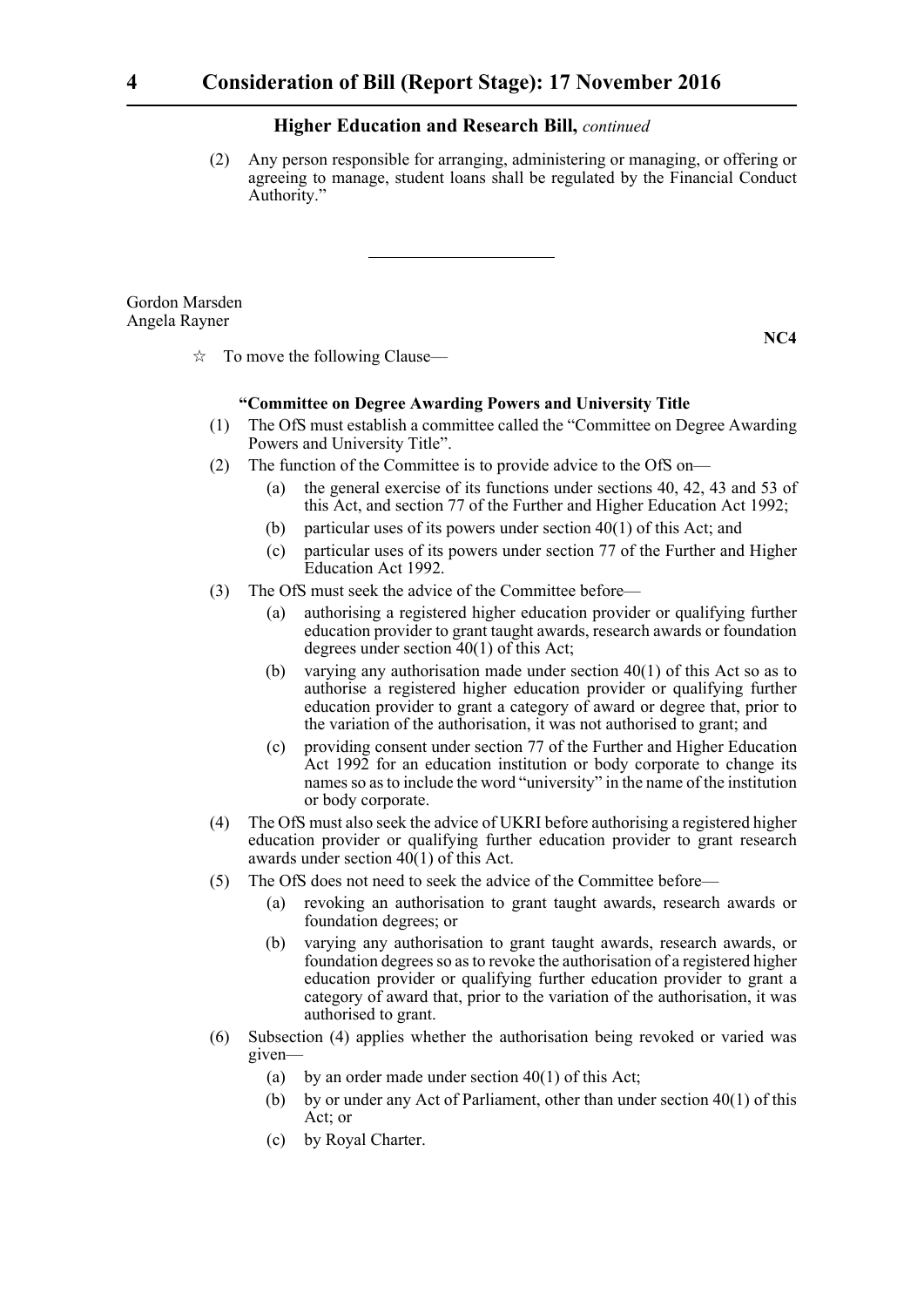- (7) In providing its advice to the OfS, the Committee must in particular consider the need for students, employers and the public to have confidence in the higher education system and the awards which are granted by it.
- (8) The OfS must have regard to the advice given to it by the Committee on both the general exercise of its functions referred to in subsection (2) and any particular uses of its powers referred to in subsection (3).
- (9) The majority of the members of the Committee must be individuals who appear to the OfS to have experience of providing higher education on behalf of an English higher education provider or being responsible for the provision of higher education by such a provider.
- (10) In appointing members of the Committee who meet these criteria, the OfS must have regard to the desirability of their being currently engaged at the time of their appointment in the provision of higher education or in being responsible for such provision.
- (11) The majority of the members of the Committee must be individuals who are not members of the OfS.
- (12) Schedule 1 applies to the Committee on Degree Awarding Powers and University Title as it applies to committees established under paragraph 8 of that Schedule.<sup>5</sup> *Member's explanatory statement*

*This new clause would create a committee of the OfS which fulfils much the same functions as the current Advisory Committee on Degree Awarding Powers.*

#### Gordon Marsden Angela Rayner

 $\vec{\mathcal{R}}$  To move the following Clause—

# **"Revocation of the Education (Student Support) (Amendment) Regulations 2015**

The Education (Student Support) (Amendment) Regulations 2015 (Statutory Instrument No. 1951/ 2015) are revoked."

#### *Member's explanatory statement*

*This new clause would revoke the Education (Student Support) (Amendment) Regulations 2015, which moved support for students from a system of maintenance grants to loans.*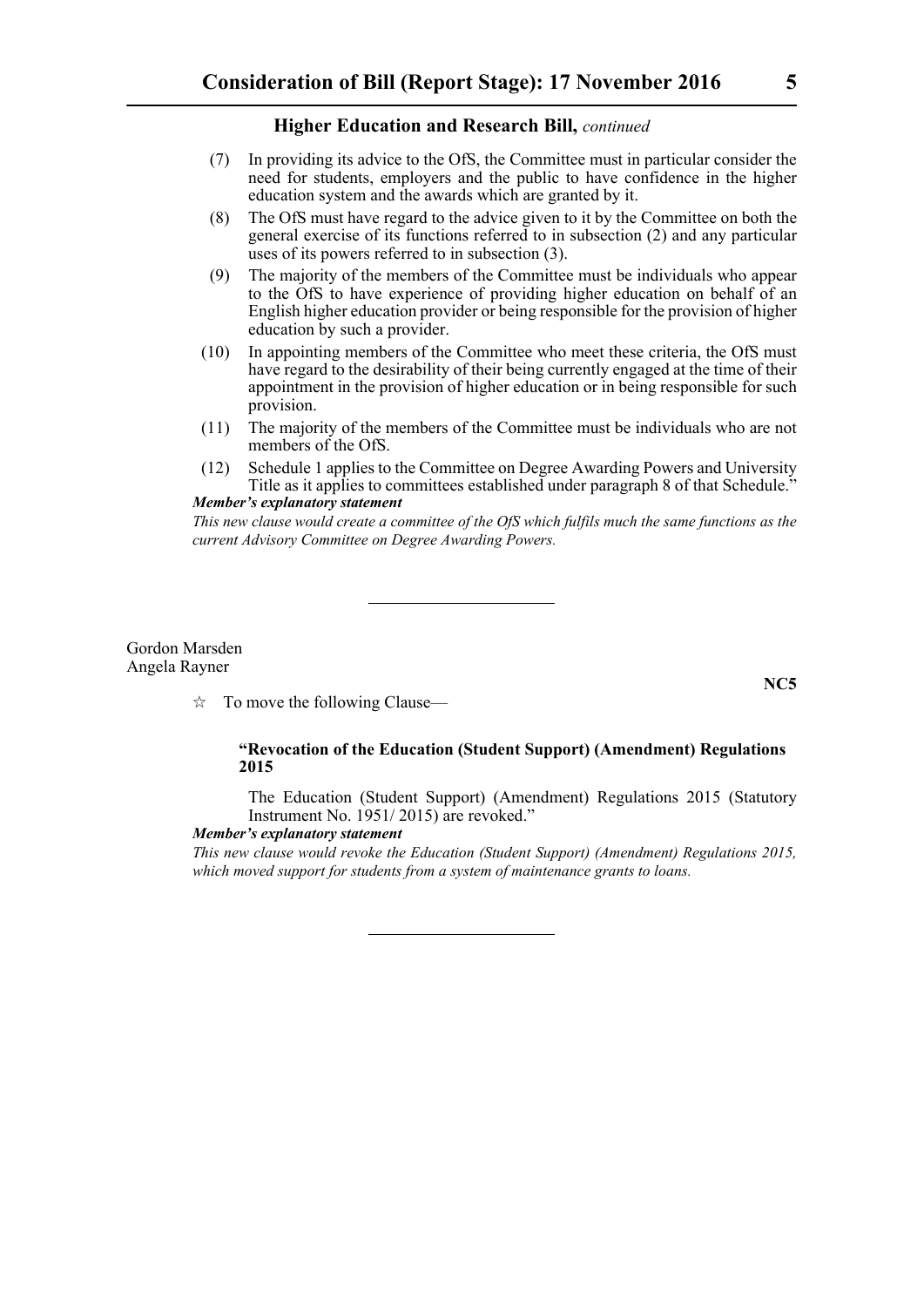Gordon Marsden Angela Rayner

 $\vec{\mathcal{R}}$  To move the following Clause—

# **"Higher Education loans: restrictions on modification of repayment conditions**

- (1) A loan made by the Secretary of State to eligible students in connection with their undertaking a higher education course or further education course under the Teaching and Higher Education Act 1998 shall—
	- (a) not be subject to changes in repayment conditions retroactively without agreement from both Houses of Parliament;
	- (b) not be subject to changes in repayment conditions in the event of the loan being sold to private concerns, unless these changes are made to all loans, in the manner prescribed above;
	- (c) be subject to beneficial changes, principally to the repayment threshold, in line with average earnings.
- (2) In section 8 of the Sale of Student Loans Act 2008, for subsection (1) substitute—
	- "(1) Loans made in accordance with regulations under section 22 of the Teaching and Higher Education Act 1998 (c. 30) are to be regulated by the Consumer Credit Act 1974 (c. 39).""

#### *Member's explanatory statement*

*This new clause would ensure no retroactive changes could be made to student loan repayment conditions without agreement from both Houses of Parliament.*

#### Paul Blomfield

# **"Automatic review of authorisation**

- (1) The OfS must consider whether to vary or revoke an authorisation given under section  $40(1)$  if-
	- (a) the ownership of the registered provider is transferred,
	- (b) the owner of the registered provider has restrictions placed on its degreeawarding powers in relation to another registered provider under its control or ownership, or
	- (c) for any other reason considered to be in the interest of students enrolled at the institution or the public.
- (2) A decision taken under sub-section (1) to vary or revoke an authorisation shall be carried out in accordance with section 43."

# *Member's explanatory statement*

*This new clause would ensure that a review of a provider's degree awarding power would be triggered if the ownership of a provider changes, if the owner of the registered provider faces restrictions to its degree awarding powers in another jurisdiction or if the OfS deems a review necessary to protect students or the wider public interest.*

**NC7**

 $\vec{x}$  To move the following Clause—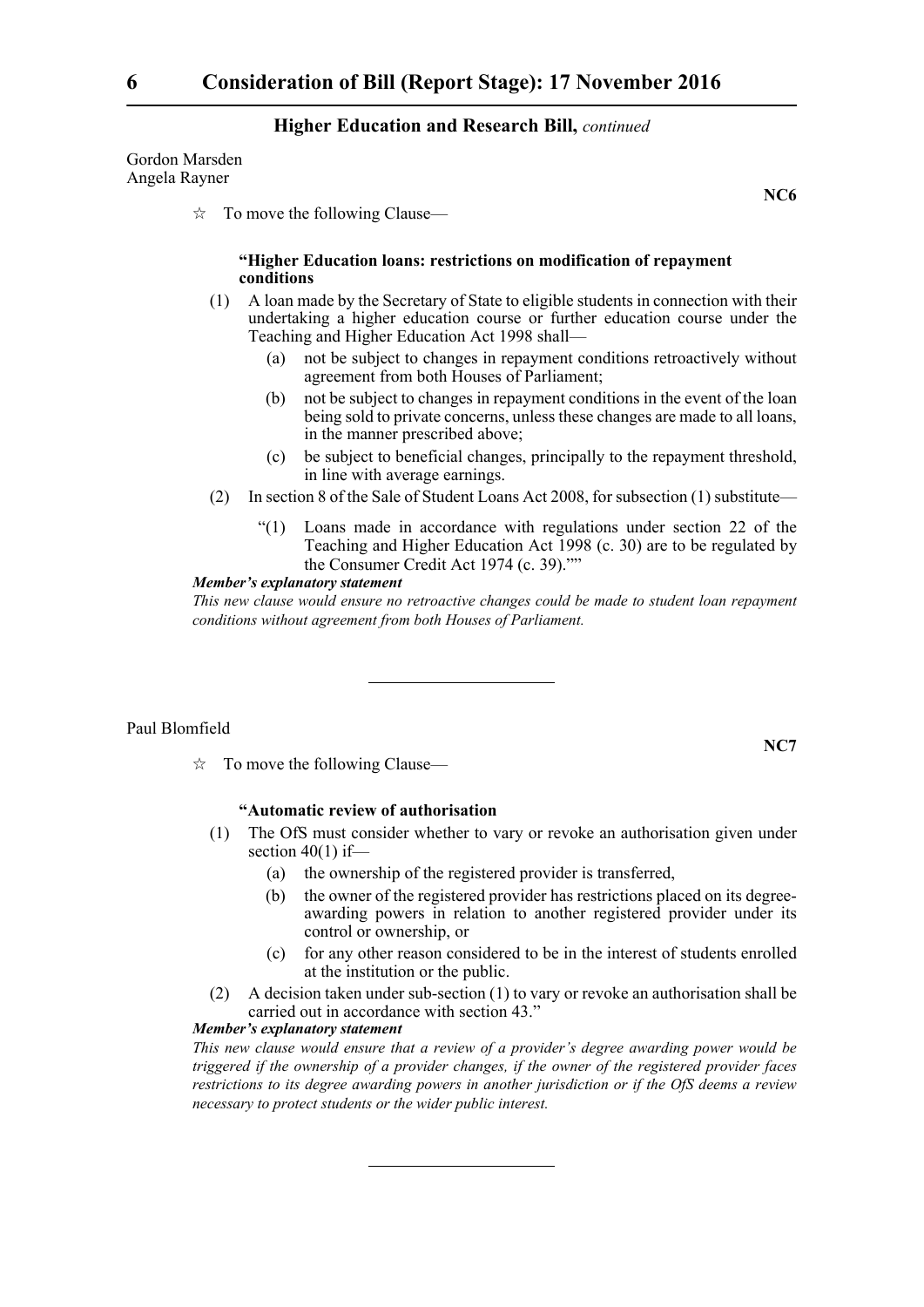#### Paul Blomfield

**NC8**

**NC9**

 $\vec{\mathcal{R}}$  To move the following Clause—

# **"Access to support for students recognised as needing protection**

- (1) Within six months from the day on which this Act comes into force, the Secretary of State must, by regulations made under the Higher Education Act 2004 and the Teaching and Higher Education Act 1998,make provision for financial support for higher education courses offered to students with certain immigration statuses.
- (2) The regulations specified in sub-section (1) must include, but shall not be restricted to—
	- (a) provision for persons who have been brought to the UK under the Syrian Vulnerable Persons Relocation Scheme, or any equivalent scheme, and their family members to access student loans on the same basis as refugees recognised in-country, and
	- (b) provision for persons who have claimed asylum and been granted a form of leave to remain in the UK to be eligible for—
		- (i) home fees for a higher education course if they have been ordinarily resident in the United Kingdom and Islands since being granted leave, and
		- (ii) student loans for a higher education course, if—
			- (a) they have been ordinarily resident in the United Kingdom and Islands since being granted leave, and
			- (b) are ordinarily resident in the United Kingdom and Islands on the first day of the first academic term of that course.
- (3) In this section—
	- "home fees" means fees for a higher education course charged to persons considered as "qualifying persons" under regulations made under the Higher Education Act 2004;
	- "student loans" means loans made to students in connection with their undertaking of a higher education course under the Teaching and Higher Education Act 1998."

# *Member's explanatory statement*

*This new clause would allow all refugees resettled to the UK, as well as people seeking asylum granted forms of leave other than refugee status, to access student finance and home fees.*

# John Pugh

 $\vec{x}$  To move the following Clause—

# **"OfS report: international students**

- (1) The OfS shall, in accordance with information received under paragraph 8(1)(ba), produce an annual report for the Secretary of State on—
	- (a) EU (excluding from the UK), and
	- (b) non- EU

students enrolled with English higher education providers.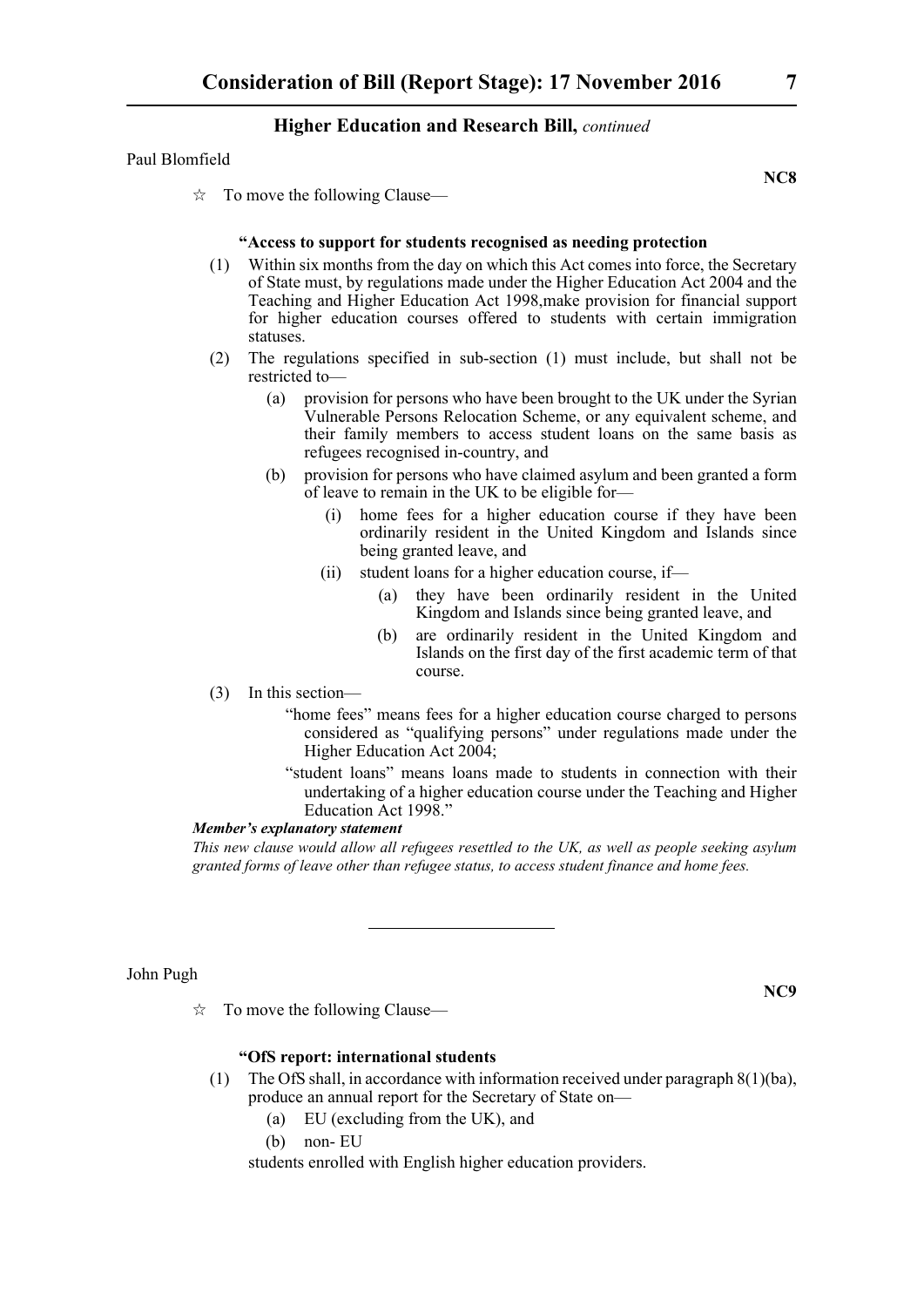- (2) A report under subsection (1) must include an assessment of—
	- (a) the number of international students, and
	- (b) the financial contribution of international students to English Higher Education providers.
- (3) The Secretary of State shall lay the report produced under subsection (1) before each House of Parliament."

John Pugh

 $\vec{\mathcal{R}}$  To move the following Clause—

**NC10**

# **"Student support: requirement to assess repayment terms**

- (1) The Teaching and Higher Education Act 1998 is amended as follows.
- (2) In Section 22 (new arrangements for giving financial support to students)—
	- (a) in subsection  $(3)(b)$ , after "and" insert "subject to subsection  $(3A)$ "
		- (b) after subsection (3) insert—
			- "(3A) Regulations under subsection (3)(b) must include a level of earnings below which a person shall not be required to make repayments of such a loan."
- (3) After Section 22 insert—
	- "(22A) Duty to assess consumer prices in determining terms for loan repayments
		- (1) In relation to regulations made under section 22(3A) the Secretary of State must, for each tax year, review UK consumer price inflation for the period since the last review under this subsection.
		- (2) If the review concludes that consumer prices for the previous tax year have increased, the Secretary of State shall, by order, amend the level of earnings specified in regulations made under subsection 22(3A) by the same percentage increase as consumer price inflation determined under sub-section (1).
		- (3) If the Secretary of State is not required to make an order under this section, the Secretary of State shall lay before each House of Parliament a report explaining the reasons for arriving at that determination.
		- (4) For the purpose of this section— "consumer prices" means the Consumer Price Index; "consumer price inflation" refers to the annual assessment made by the Office for National Statistics in the UK consumer price inflation Statistical bulletin.""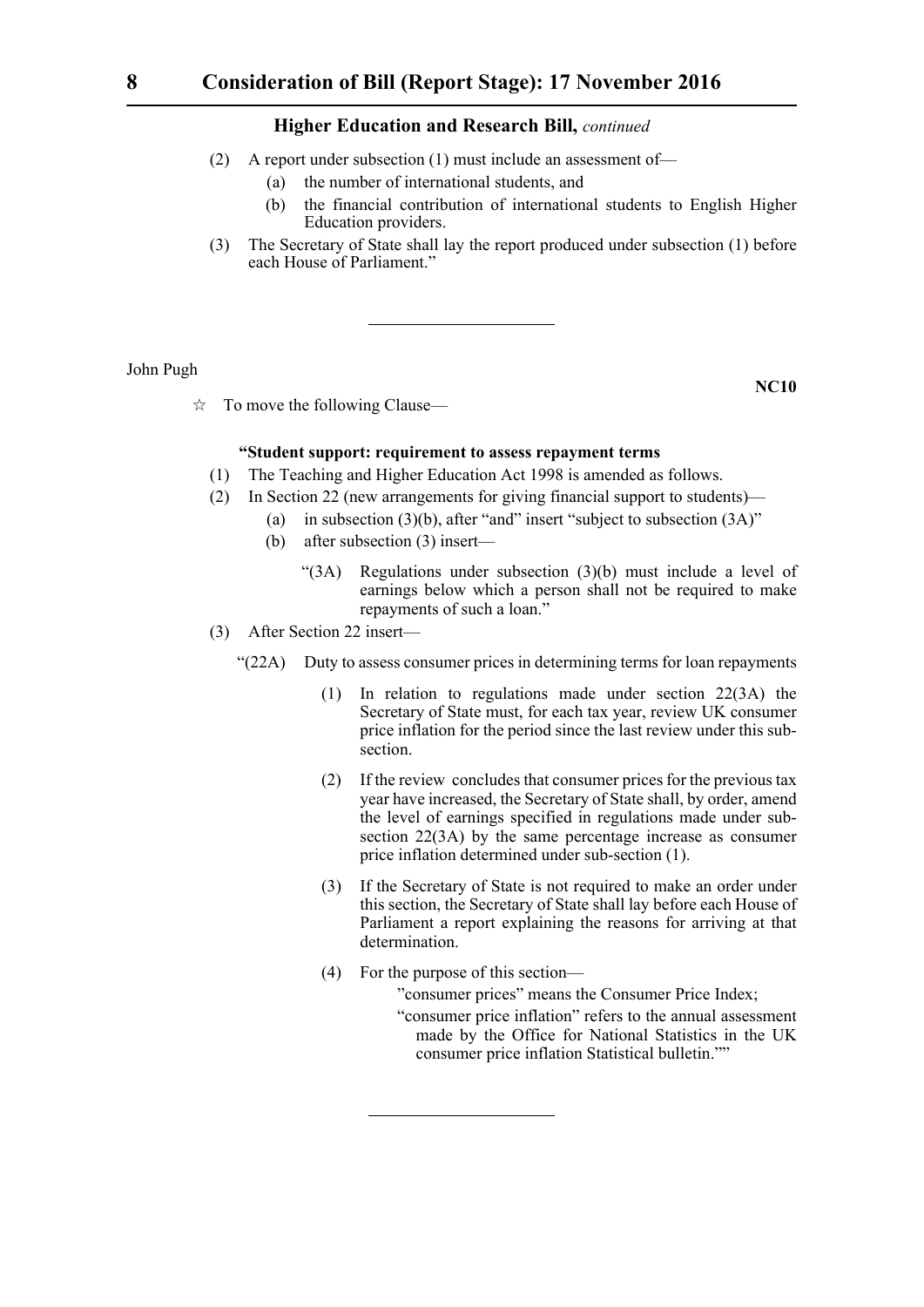# John Pugh

 $\vec{\mathcal{R}}$  To move the following Clause—

# **"UKRI report: international specialist employees**

- (1) Within six months of section 84 of this Act coming into force, and every year thereafter, UKRI shall report to the Secretary of State on—
	- (a) EU (excluding from the UK), and
	- (b) non-EU

# specialist employees employed by UKRI and English higher education providers.

- (2) For the purposes of this section "specialist employee"—
	- (a) in relation to a Council, has the same meaning as in section 88(3), and
	- (b) in relation to an English higher education provider, means the academic staff of the institution.
- (3) Should any report made under subsection (1) identify a decrease in the number of international specialist employees since the previous report was produced, the Secretary of State must make an assessment of the impact of such a reduction on UKRI's ability to deliver its functions under section 86 of this Act.
- (4) The Secretary of State shall lay any report produced under this section before each House of Parliament."

# John Pugh

 $\vec{\mathcal{R}}$  To move the following Clause—

# **"Prohibition: use of quality of higher education when determining a visa application**

An assessment made of the quality rating of a higher education provider in the United Kingdom under section 25 of this Act may not be used when assessing a person's eligibility for leave to enter or remain in the United Kingdom under Part 1 of the Immigration Act 1971."

Roger Mullin Carol Monaghan

 $\star$  To move the following Clause—

# **"Post Study Work Visa: evaluation**

(1A) Within six months of this Act coming into force, UKRI must commission an independent evaluation of the matters under subsection (1B) and shall lay the report before the House of Commons.

**NC12**

**NC14**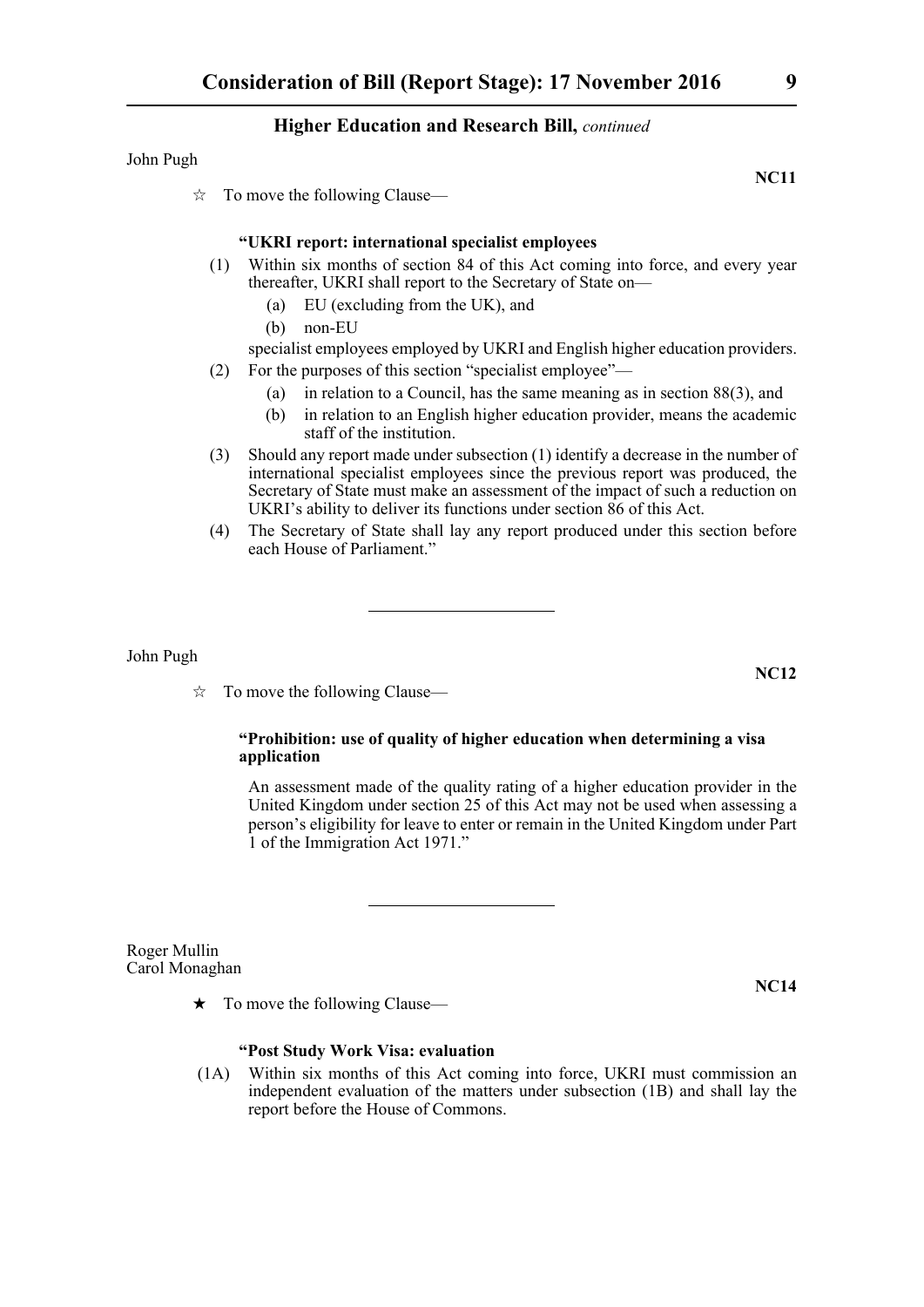- (1B) The evaluation under subsection (1A) must assess—
	- (a) the effect of the absence of post study work visas for persons graduating from higher education institutions in the United Kingdom on
		- the economy, efficiency and effectiveness of the higher education sector, and
		- (ii) the UK economy, and
	- (b) how post study work visa arrangements might operate in the UK, including an estimate of their effect on—
		- (i) the economy, efficiency and effectiveness of the higher education sector, and
		- (ii) the UK economy."

#### *Member's explanatory statement*

*This new clause would require UKRI to commission research on the effects of the absence of arrangements for post study work visas and assess how such arrangements could operate in the UK and their effect on the higher education sector and the UK economy.*

Gordon Marsden Angela Rayner

**NC15**

 $\star$  To move the following Clause—

# **"Standing Commission on the integration of higher education and lifelong learning**

- (1) The Secretary of State shall establish a Standing Commission on the integration of Higher Education and Lifelong Learning.
- (2) The terms of reference of the Commission shall include the following purposes—
	- (a) to report on progress being made in respect of the opportunities available to individuals, employers and communities to integrate higher education with lifelong learning in England;
	- (b) to consider the potential to update and review the range of higher education qualifications available for mature students at all registered higher education providers;
	- (c) to evaluate current funding systems for registered higher education providers with respect to the opportunities available to individuals, employers and communities to integrate higher education with life-long learning, in England;
	- (d) to examine and report on the introduction of personal learning accounts to be used for higher education—
		- (i) funded on the contributory principle from employers, individuals and structures of devolved local and national government; and
		- (ii) on the arrangements that will operate to facilitate input from corporate or trade union bodies, which can be used to support lifelong learning and adult education;
	- (e) to examine and report on the potential to develop education and skills accounts (ESAs), including the possibility of a single lifetime higher education entitlement; and
	- (f) to examine and report on the establishment of a national credit rating, accumulation and transfer system as a mechanism to improve flexible learning in further and higher education, including for mature students,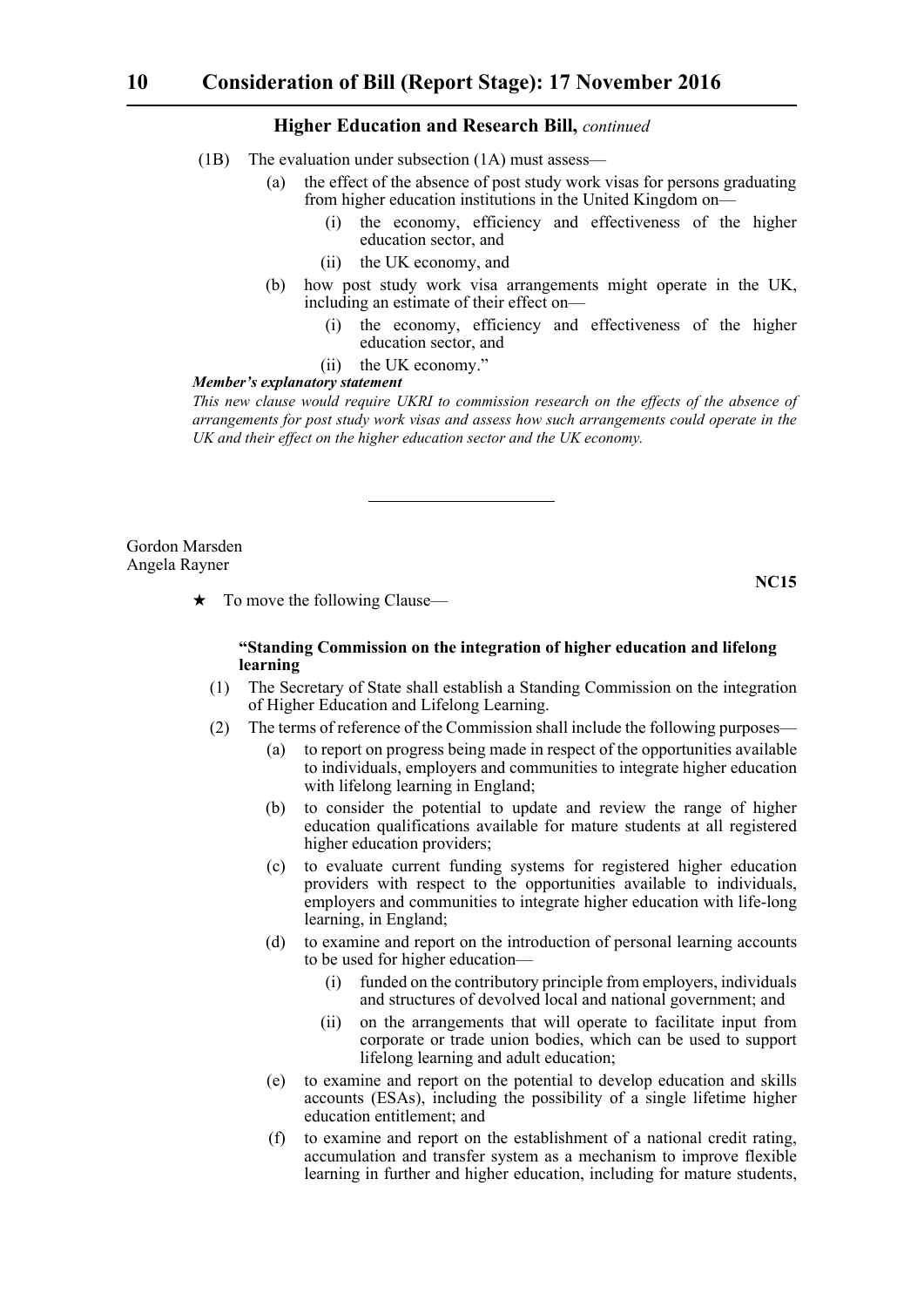and on the feasibility of a digital credit system, which could also facilitate where appropriate the integration of work-based learning and higher education.

- (3) The Commission will make the following reports on the matters set out at subsection (2) to be laid before Parliament—
	- (a) within 12 months of its establishment; and
	- (b) thereafter annually.
- (4) When the report in respect of ESAs required at subsection (2)(d) has been made, the Secretary of State may authorise the OfS to work with higher education providers, employers and financial institutions to develop a framework for ESAs."

Dr Roberta Blackman-Woods

 $\star$  To move the following Clause—

# **"Migration Statistics: students**

When the Secretary of State publishes statistics on the immigration of people to the United Kingdom, the relevant publication must provide—

- (a) the figures net and gross of those people who are students studying in the UK, or
- (b) a note indicating how many students included in the total immigration figures are students studying in the UK."

Secretary Justine Greening

Clause **2,** page **2**, line **28**, at end insert—

"( ) Guidance framed by reference to a particular course of study must not guide the OfS to perform a function in a way which prohibits or requires the provision of a particular course of study."

# *Member's explanatory statement*

*This amendment prevents guidance given by the Secretary of State, which is framed by reference to a particular course of study, guiding the OfS to perform a function in a way which prohibits or requires the provision of a particular course. Amendments 12 and 13 place corresponding restrictions on the Secretary of State's power to impose terms and conditions of a grant to the OfS under clause 67, or to give directions under clause 70, which are framed by reference to a particular course.*

**1**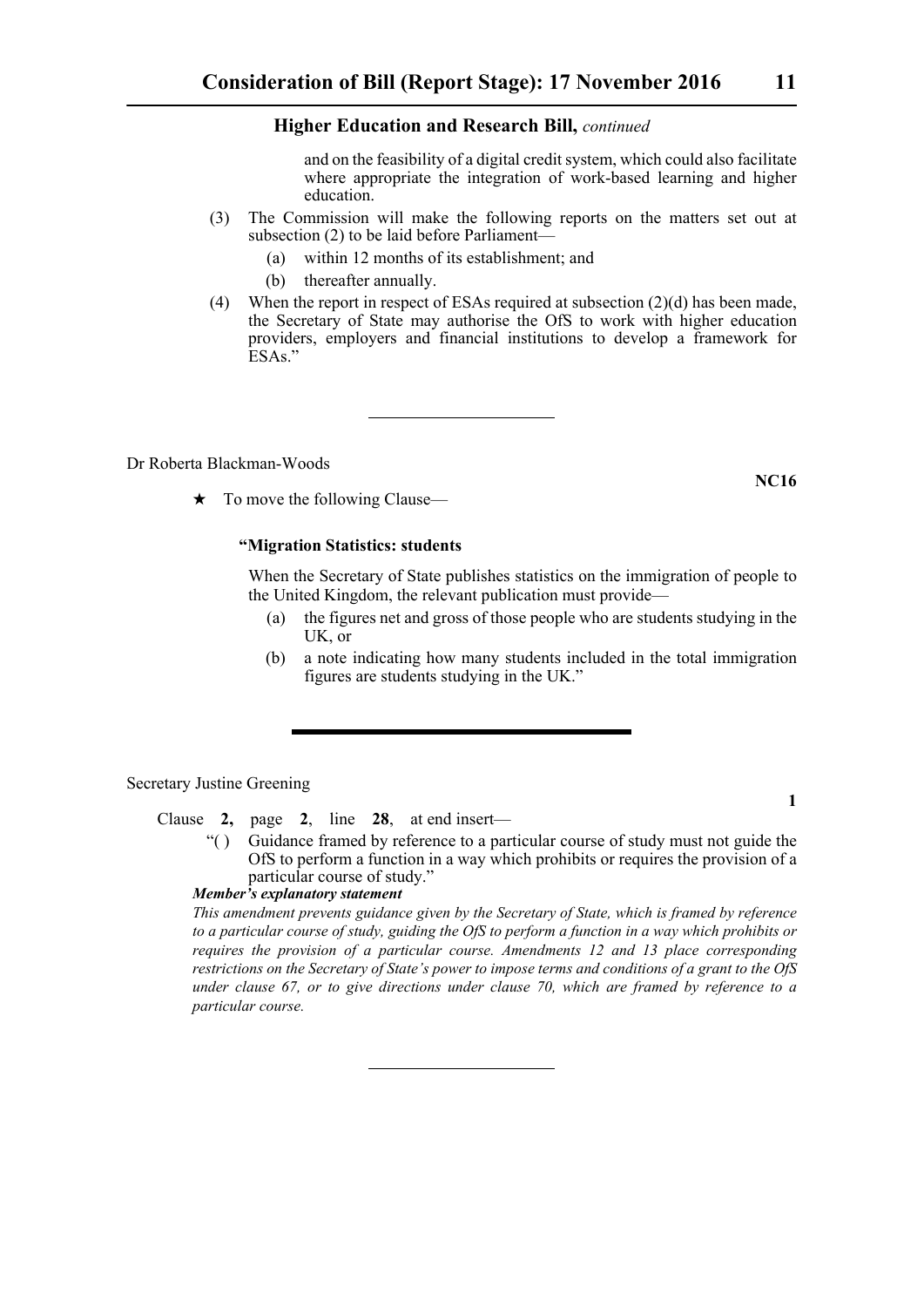# Paul Blomfield

 $\approx$  Clause **5,** page **4**, line **9**, at end insert—

- "(1A) Subject to subsection (1C), initial registration conditions of all providers under paragraph (1)(a) must include a requirement that every provider—
	- (a) provides all eligible students with the opportunity to opt in to be added to the electoral register through the process of enrolling with that provider, and
	- (b) enter into a data sharing agreement with the local electoral registration officer to add those students to the electoral register.
- (1B) For the purposes of subsection (1A)—
	- (a) a "data sharing agreement" is an agreement between the higher education provider and their local authority whereby the provider shares—
		- (i) the name,
		- (ii) address,
		- (iii) nationality,
		- (iv) date of birth, and
		- (v) national insurance data of all eligible students enrolling and/or enrolled with the provider who opt in within the meaning of subsection  $(2A)(a)$ ;
	- (b) "eligible" means those persons who are—
		- (i) entitled to vote in accordance with section 1 of the Representation of the People Act 1983, and
		- (ii) a resident in the same local authority as the higher education provider.
- (1C) Subsection (1A) does not apply to the Open University and other distance learning institutions."

#### *Member's explanatory statement*

*This amendment would ensure that the OfS includes as a registration condition for higher education providers the integration of electoral registration into the student enrolment process. Distance-learning providers are exempt.*

#### Gordon Marsden Angela Rayner

 Clause **5,** page **4**, line **17**, after "providers" insert ", staff and students" *Member's explanatory statement This amendment would ensure consultation with bodies representing higher education staff and students.*

#### John Pugh

 $\forall$  Clause **8**, page **5**, line **35**, at end insert— "(ba) a condition that requires the governing body of the provider to provide the OfS with information on the number of international students enrolled on a higher education course at that institution and the fees charged to those students,"

# **52**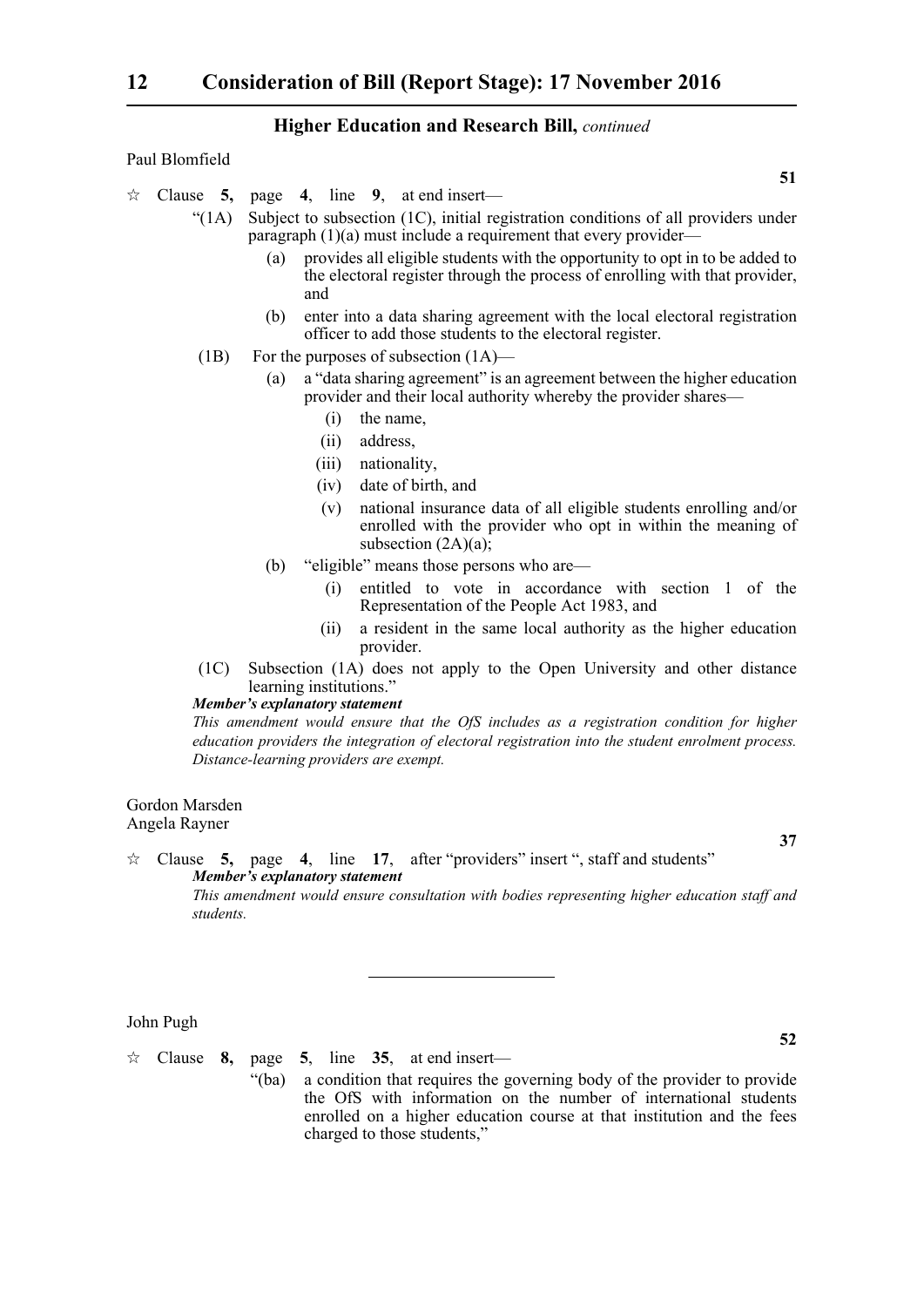|   | Gordon Marsden<br>Angela Rayner   |             |                                              |      |                         |  |                                                                                                                                                                                                                                                                               |              |
|---|-----------------------------------|-------------|----------------------------------------------|------|-------------------------|--|-------------------------------------------------------------------------------------------------------------------------------------------------------------------------------------------------------------------------------------------------------------------------------|--------------|
| ☆ |                                   |             |                                              | "and |                         |  | 38<br>Clause 8, page 5, line $39$ , at end insert—                                                                                                                                                                                                                            |              |
|   |                                   | providers.  | (d)<br>Member's explanatory statement        |      |                         |  | an access and participation plan condition, as defined in section 12."<br>This amendment would make access and participation plans mandatory for all higher education                                                                                                         |              |
|   | <b>Secretary Justine Greening</b> |             |                                              |      |                         |  |                                                                                                                                                                                                                                                                               |              |
|   |                                   |             | Member's explanatory statement               |      |                         |  | Clause $9$ , page 6, leave out lines 10 to 13<br>This amendment is consequential on amendment 3.                                                                                                                                                                              | 2            |
|   | Gordon Marsden<br>Angela Rayner   |             |                                              |      |                         |  |                                                                                                                                                                                                                                                                               |              |
| ☆ |                                   |             | <b>Member's explanatory statement</b>        |      | "(iv) age band,<br>(vi) |  | 39<br>Clause 9, page 6, line 13, at end insert—<br>(v) people with disabilities, and<br>care leavers."<br>This amendment would include the number of people with disabilities and care leavers, as well as<br>the age of applicants, in the published number of applications. |              |
|   | <b>Secretary Justine Greening</b> |             |                                              |      |                         |  |                                                                                                                                                                                                                                                                               | $\mathbf{3}$ |
|   |                                   | $\lq\lq$ () | following-<br>(a)<br>(b)                     |      | their ethnicity;        |  | Clause $9$ , page $6$ , line 18, at the end insert—<br>The information which the OfS may request in relation to the numbers mentioned<br>in subsection (2) includes those numbers by reference to one or more of the<br>the gender of the individuals to which they relate;   |              |
|   |                                   |             | (c)<br><b>Member's explanatory statement</b> |      |                         |  | their socio-economic background."                                                                                                                                                                                                                                             |              |

*This amendment ensures that a registered higher education provider may be required by the OfS to provide and publish information in relation to the number of offers given and accepted, and the number of students who complete their courses (in addition to the applications received) by reference to the gender, ethnicity and socio-economic background of the individuals concerned.*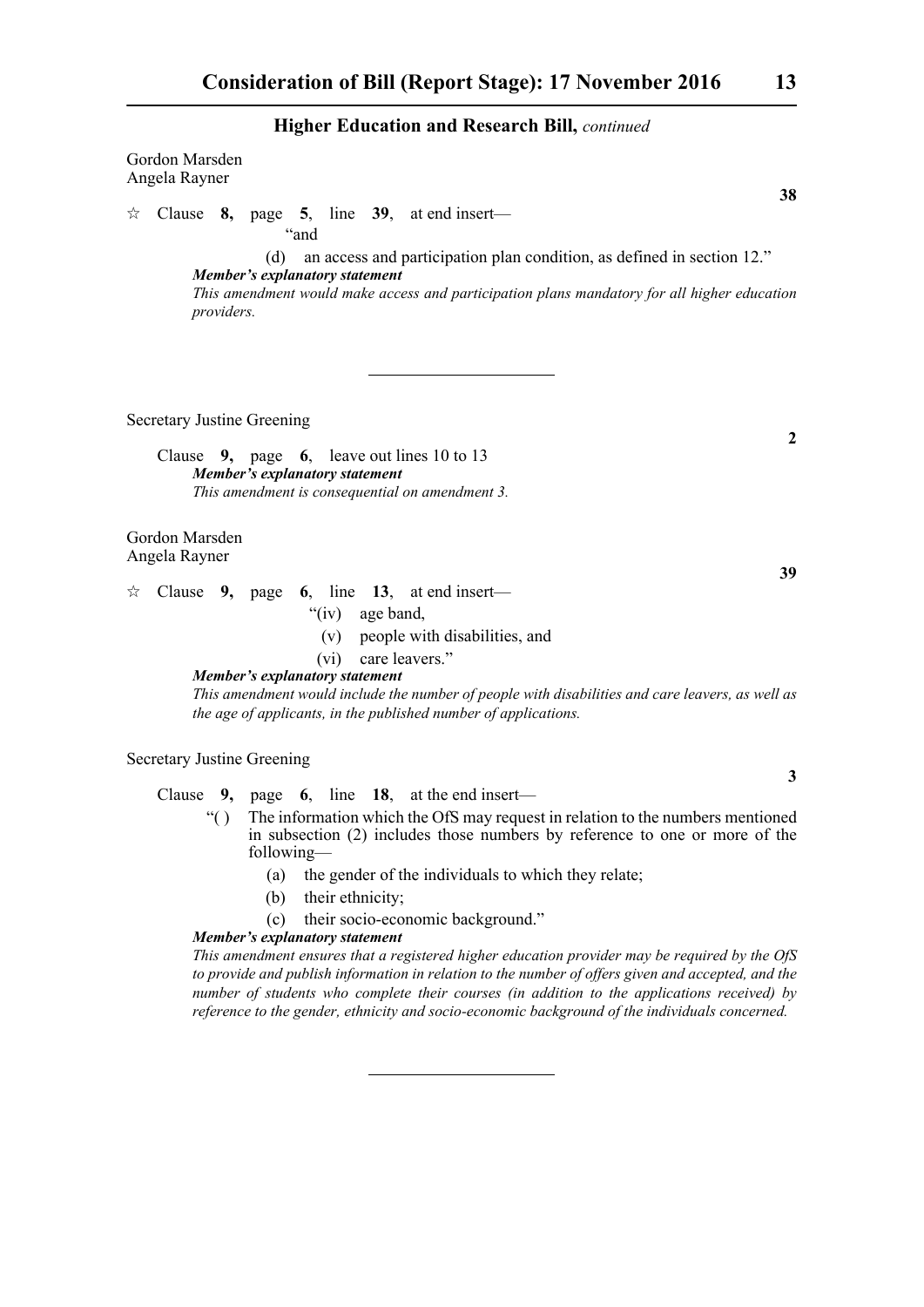| <b>Secretary Justine Greening</b> |                                                                                                                                           |                        |  |  |  |  |  |
|-----------------------------------|-------------------------------------------------------------------------------------------------------------------------------------------|------------------------|--|--|--|--|--|
|                                   | Clause 13, page 8, line 17, after "plan", insert "and to publish it"<br>Member's explanatory statement                                    | $\boldsymbol{\Lambda}$ |  |  |  |  |  |
|                                   | This amendment makes clear that the OfS may impose a registration condition requiring a<br>provider to publish a student protection plan. |                        |  |  |  |  |  |

Gordon Marsden Angela Rayner

**46**

 Clause **25,** page **15**, line **25**, at beginning insert "Subject to subsection (7)," *Member's explanatory statement See the explanatory statement for amendment 47.*

# Paul Blomfield

- $\approx$  Clause 25, page 15, line 32, at end insert—
	- "(1A) The scheme established under subsection (1) shall have two ratings—
		- (a) meets expectations, and
		- (b) fails to meet expectations.
	- (1B) Each year, after the scheme established under subsection (1) comes into force the OfS must lay a report before Parliament on the number of international students—
		- (a) applying to, and
		- (b) enrolled

at the Higher Education Providers that have applied for a rating within the meaning of subsection (1)."

# *Member's explanatory statement*

*This amendment provides for a pass/fail only Teaching Excellence Framework (TEF) rating, and requires the OfS to report on the number of international students applying to and attending Higher Education providers each year from the coming into force of the TEF.*

#### Gordon Marsden Angela Rayner

- $\approx$  Clause 25, page 16, line 23, at end insert—
	- "(7) No arrangements for a scheme shall be made under subsection (1) unless a draft of the scheme has been laid before and approved by a resolution of both Houses of Parliament."

# *Member's explanatory statement*

*This amendment and amendment 47 would ensure TEF measures were subject to scrutiny by, and approval of, both Houses of Parliament.*

### Paul Blomfield

- $\approx$  Clause 25, page 16, line 23, at end insert—
	- " $(7)$  In making arrangements under sub-section  $(1)$ , the OfS must make an assessment of—
		- (a) the evidence that any proposed metric for assessing teaching quality is correlated to teaching quality, and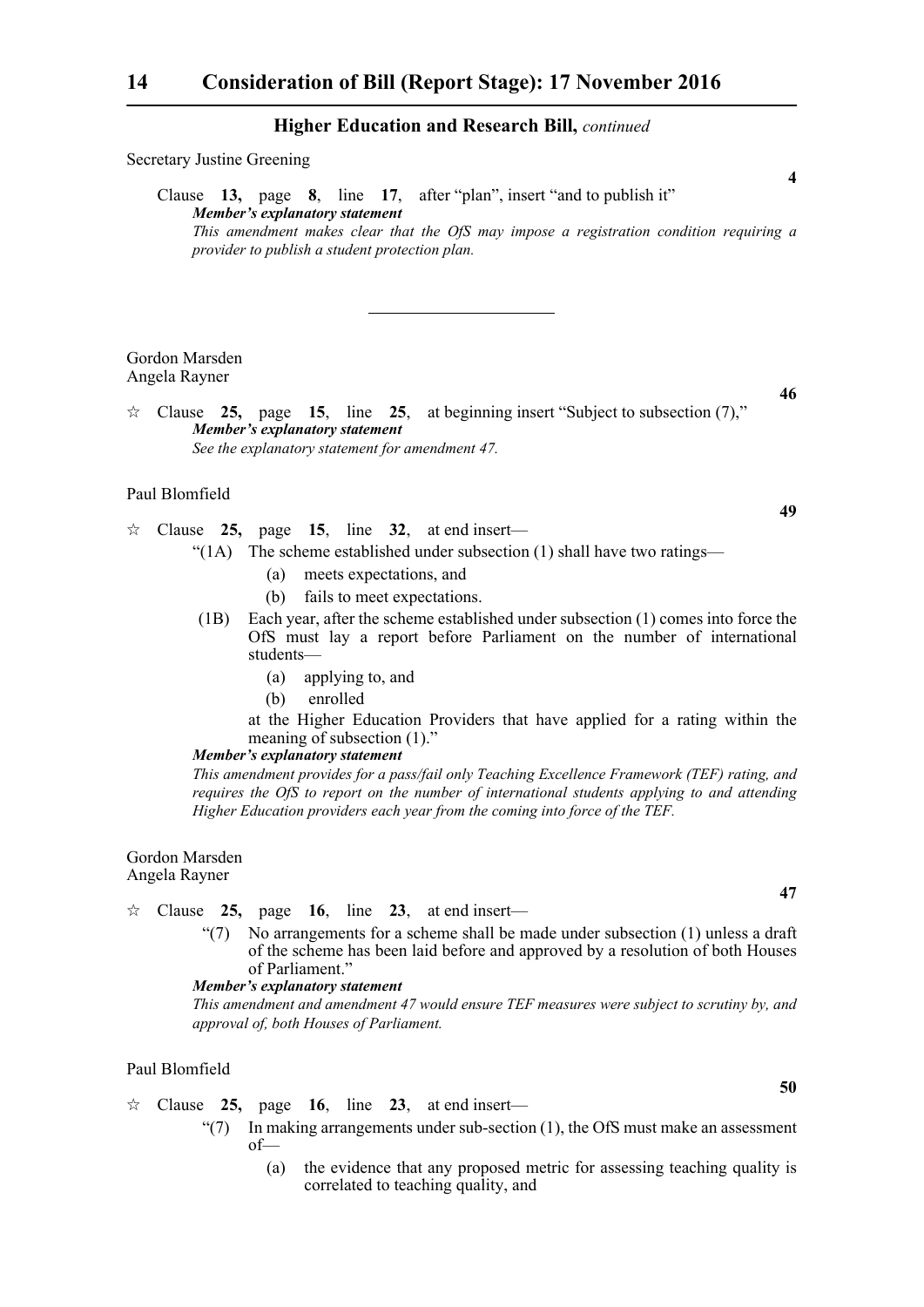- (b) the potential unintended consequences that could arise from implementing the scheme including proposals on how such risks can be mitigated.
- (8) Prior to making an assessment under subsection (7) the OfS must consult—
	- (a) bodies representing the interests of academic staff employed at English higher education providers,
	- (b) bodies representing the interests of students enrolled on higher education courses, and
	- (c) such other persons as the OfS considers appropriate.
- (9) The assessments made under subsection (7) must be published."

#### *Member's explanatory statement*

*This amendment would require an assessment of the evidence of the reliability of the TEF metrics to be made and for the assessment to be published.*

Secretary Justine Greening

# Clause **27,** page **17**, line **7**, at end insert—

"(za) charge an institution a fee for any activity undertaken, or service provided, by the body in the performance by it of functions under section 23(1) (power to assess quality and standards) in relation to the institution,"

#### *Member's explanatory statement*

*Clause 27(2) enables a body designated to perform the assessment functions of the OfS under clause 23 to charge a fee for activities undertaken or services provided by the body in the performance by it of functions under clause 23(2). This amendment and amendment 7 extend that power to include functions under clause 23(1) too.*

# Secretary Justine Greening

Clause **27,** page **17**, line **9**, leave out from "body" to end of line 12 and insert "in the performance by it of functions under section 23(2)(a) (duty to assess to determine if initial registration condition relating to quality or standards is met) in relation to the institution, and"

#### *Member's explanatory statement*

*This amendment clarifies the drafting of clause 27(2)(a) to make clear that the power is to charge a fee for activities undertaken or services provided by the designated body in the performance by it of functions under clause 23(2)(a) in relation to an institution regardless of whether the assessment in question of the institution is being carried out by the body.*

Secretary Justine Greening

Clause **27,** page **17**, line **17**, at end insert—

- "() The amount of a fee payable under subsection  $(2)(za)$  by an institution may be calculated by reference to costs incurred by the designated body in the performance by the body of functions under section 23(1) in relation to a different institution or of its general functions.
- ( ) The total fees payable under subsection  $(2)(za)$  must not exceed in any period of 12 months the total costs incurred by the body in that period in the performance by the body of its functions under section  $23(1)$  and of its general functions."

*Member's explanatory statement* 

*See the explanatory statement for amendment 5.*

# **6**

**5**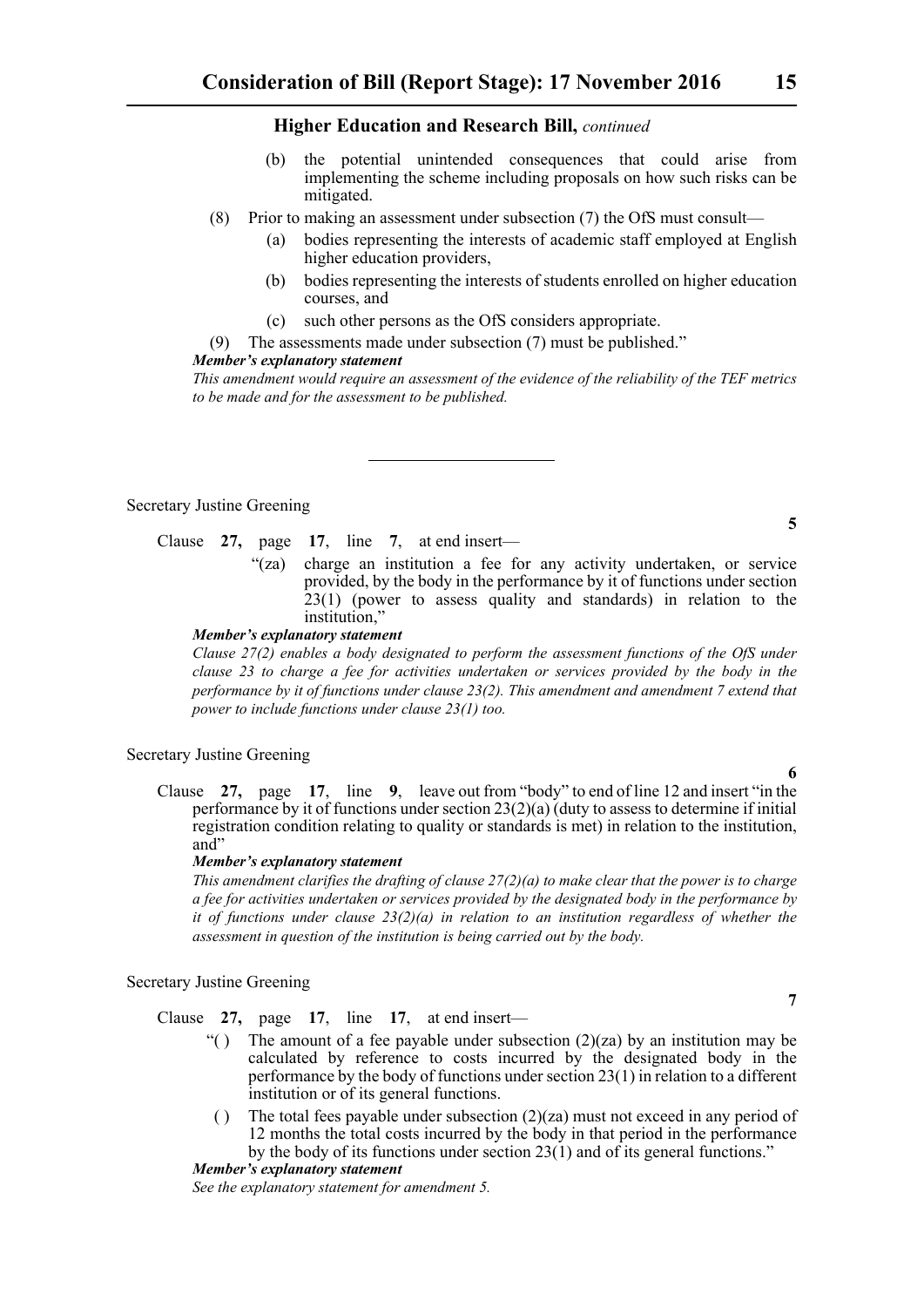Clause **27,** page **17**, line **18**, leave out "or provider" *Member's explanatory statement This amendment removes some unnecessary wording from clause 27(3).*

#### Secretary Justine Greening

Secretary Justine Greening

Clause **27,** page **17**, line **23**, leave out paragraph (b) *Member's explanatory statement This amendment removes some unnecessary wording from clause 27(3) - having set out in that provision how the fees may be calculated, it is implicit that they may not be calculated by reference to functions other than those mentioned. That is consistent with clause 27(5).* 

# Secretary Justine Greening

Clause **27,** page **17**, line **27**, leave out "the functions" and insert "its functions" *Member's explanatory statement This amendment and amendment 11 make clear that the limit on fees imposed by clause 27(4) and (6) includes costs incurred by the body in the performance by it of all of its functions under clause 23(2)(a) or (b) (as the case may be) and not just the functions under those provisions in relation to which the fee was charged.* 

#### Secretary Justine Greening

Clause **27,** page **17**, line **35**, leave out "the functions" and insert "its functions" *Member's explanatory statement See the explanatory statement for amendment 10.* 

Gordon Marsden Angela Rayner

 $\approx$  Clause **40,** page **23**, line **22**, at end insert—

- "(c) the OfS is assured that the provider is able to maintain the required standards of a UK degree for the duration of the authorisation; and
- (d) the OfS is assured that the provider operates in students' and the public interests."

#### *Member's explanatory statement*

*This amendment requires the OfS to be assured about the maintenance of standards and about students' and the public interest before issuing authorisation to grant degrees.*

Gordon Marsden Angela Rayner

 $\approx$  Clause **40,** page **23**, line **47**, at end insert—

 $(9A)$  In making any orders under this section, and sections 41, 42 and 43, the OfS must have due regard to the need to maintain confidence in the higher education sector, and in the awards which they collectively grant, among students, employers, and the wider public."

#### *Member's explanatory statement*

*This amendment would ensure that the granting and removal of degree awarding powers would be*

**9**

**10**

**8**

**11**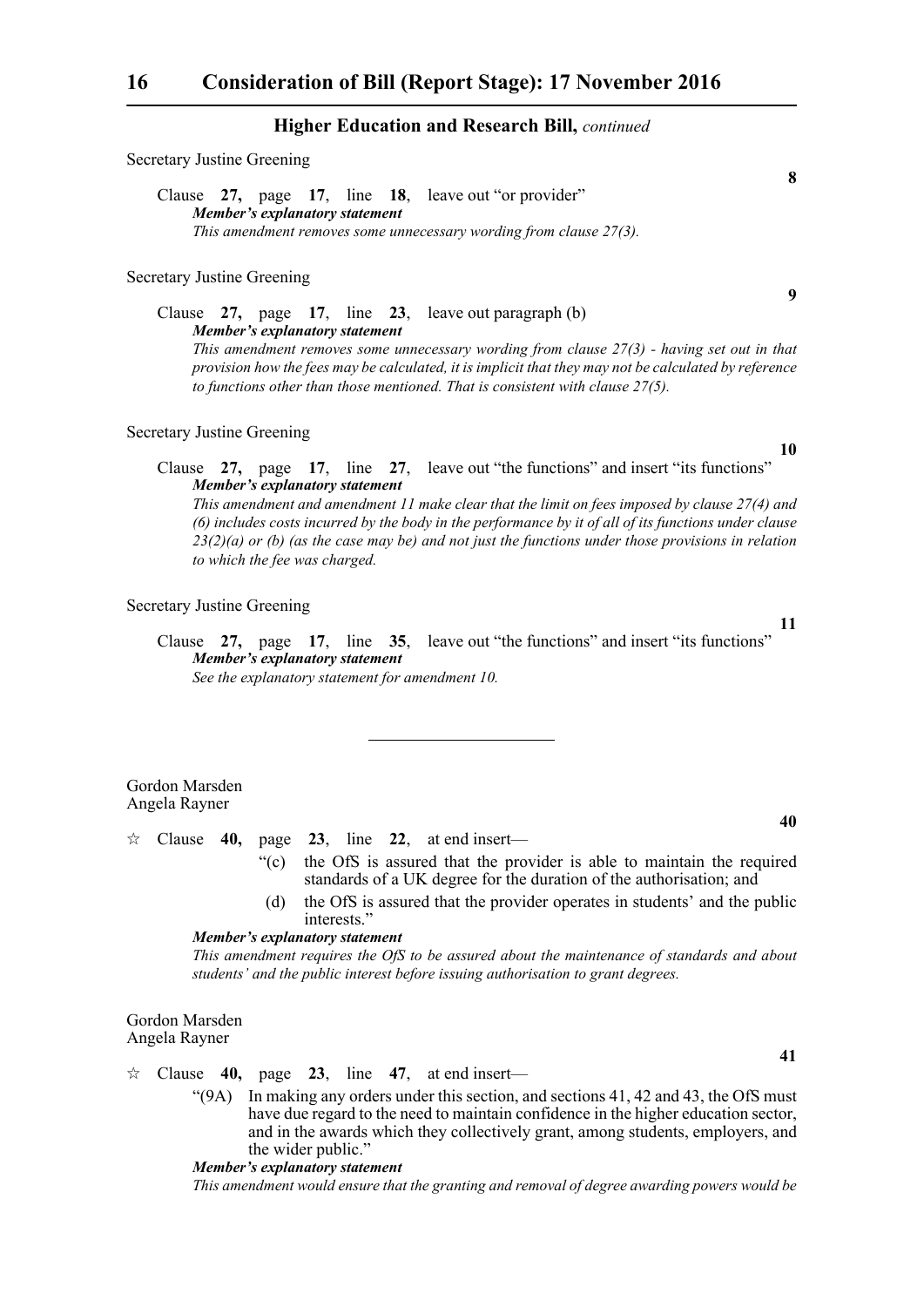*linked to a need to maintain confidence in the sector, and with a view to preserving its excellent reputation.*

Dr Roberta Blackman-Woods

- Clause **40,** page **24**, line **13**, at end insert—
	- "(13) Before authorising any provider to grant research awards, the OfS must consult with—
		- (a) UKRI, including Research England,
		- (b) the appropriate National Academies and learned societies, and
		- (c) such other persons as the OfS considers appropriate."

Dr Roberta Blackman-Woods

- $\star$  Clause 51, page 31, line 41, at end insert—
	- " $(A2)$  The power described in subsection  $(A1)$  may be exercised so as to include the word "university" in the name of the institution only if the institution can demonstrate that—
		- (a) it offers access to a range of cultural activities, including, but not restricted to—
			- (i) the opportunity to undertake sport and recreation, and
			- (ii) the opportunity to access a range of student societies and organisations,
		- (b) it provides students support and wellbeing services including specialist learning support,
		- (c) it provides opportunities for volunteering,
		- (d) it provides the opportunity to join a students' union, and
		- (e) it plays a positive civic role."

Secretary Justine Greening

Clause **67,** page **41**, line **41**, at end insert—

"( ) Terms and conditions under subsection (1) framed by reference to a particular course of study must not require the OfS to perform a function in a way which prohibits or requires the provision of a particular course of study."

# *Member's explanatory statement*

*See the explanatory statement for amendment 1.* 

**12**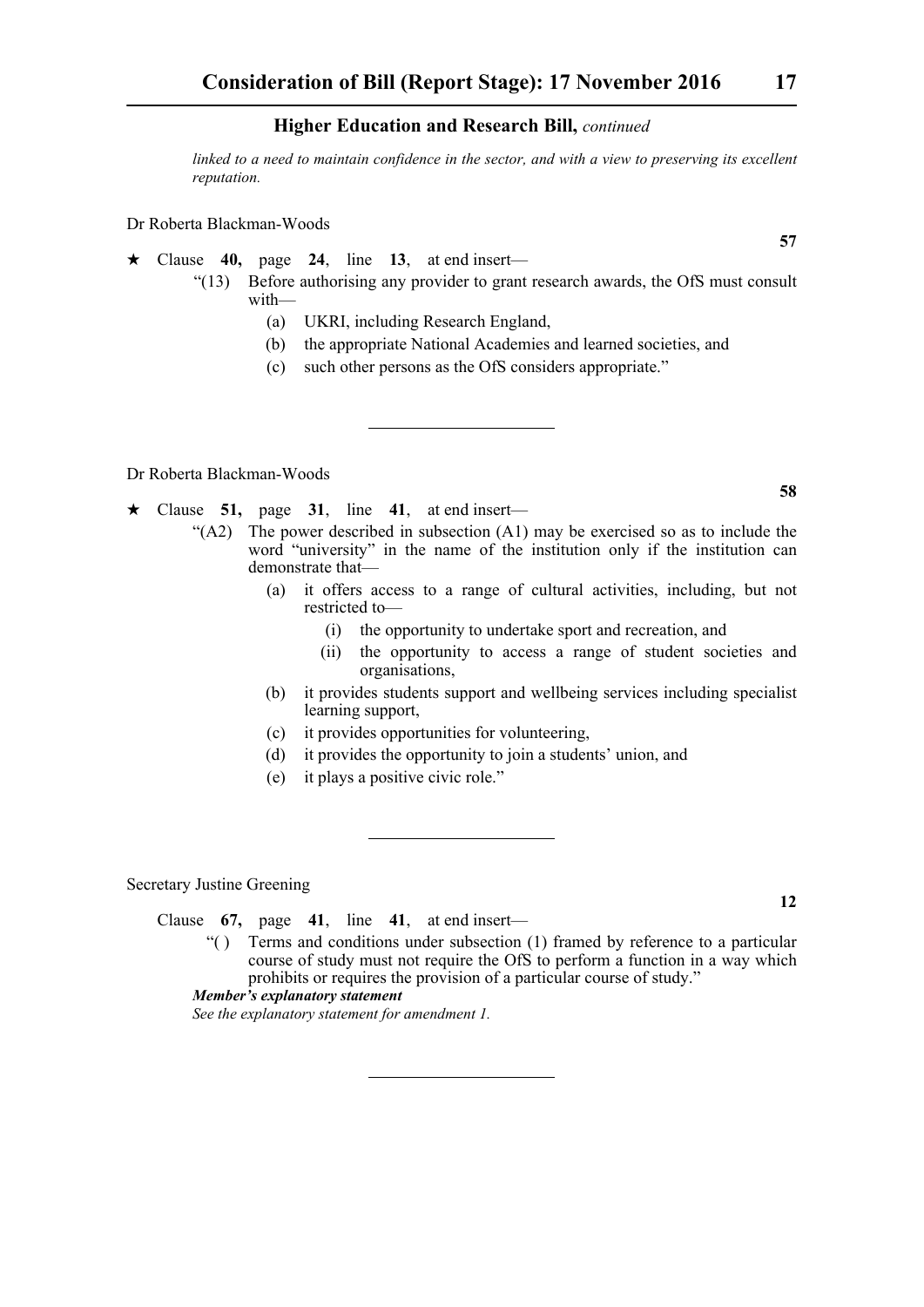Secretary Justine Greening

Clause **70,** page **44**, line **8**, at end insert—

"( ) Directions under subsection (1) framed by reference to a particular course of study must not direct the OfS to perform a function in a way which prohibits or requires the provision of a particular course of study."

*See the explanatory statement for amendment 1.*

Secretary Justine Greening

Clause **79,** page **50**, line **23**, leave out "Secretary of State's opinion" and insert "opinion of the person making the regulations concerned" *Member's explanatory statement This amendment reflects the fact that the Welsh Ministers will have the function of making regulations for alternative payments in relation to Wales.* 

Secretary Justine Greening

Clause **79,** page **50**, line **34**, leave out "and (f)" and insert "to (h)" *Member's explanatory statement This amendment provides that the Secretary of State has the function in relation to Wales (instead*

*of the Welsh Ministers) of making provision in regulations about the effect, in relation to the alternative payment regime, of a person entering an individual voluntary arrangement.*

Secretary Justine Greening

Clause **79,** page **50**, line **37**, leave out subsection (10) *Member's explanatory statement This amendment leaves out an unnecessary provision.*

John Pugh

 $\approx$  Clause **85,** page **54**, leave out line 19 *Member's explanatory statement This amendment, together with amendment 54, would keep Innovate UK as a separate organisation to UK Research and Innovation.*

**16**

**13**

*Member's explanatory statement*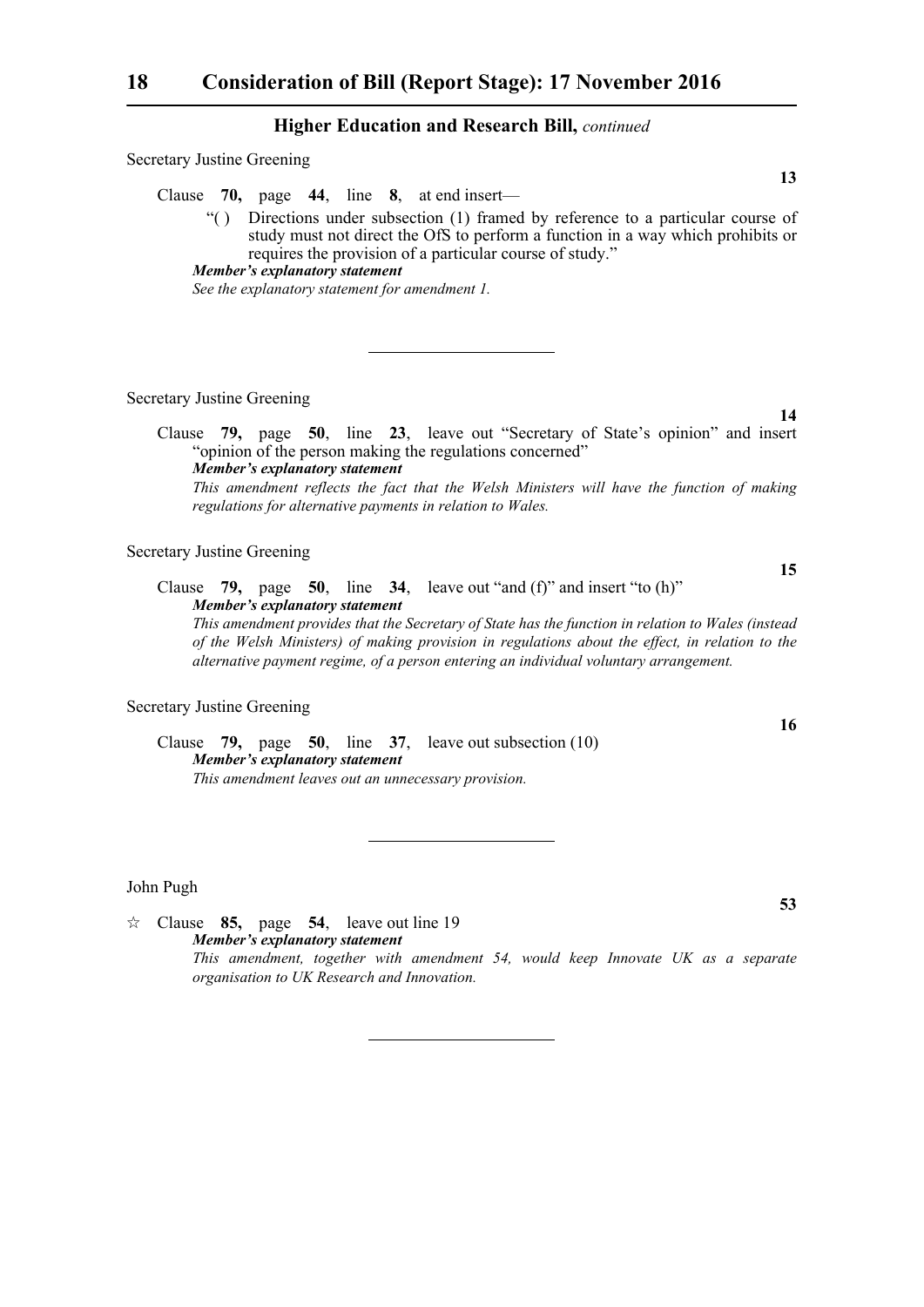Secretary Justine Greening

Clause **86,** page **55**, line **3**, at end insert—

"() The functions conferred by subsection  $(1)(a)$  to  $(e)$  include, in particular, power to encourage and support the provision of postgraduate training in science, technology, humanities and new ideas."

*Member's explanatory statement This amendment makes clear that the functions of UKRI under clause 86(1)(a) to (e) include the power to encourage and support the provision of postgraduate training in science, technology, humanities and new ideas.*

As an Amendment to Secretary Justine Greening's proposed Amendment (No. 17):—

# Dr Roberta Blackman-Woods

 $\star$  Line 3, after "humanities" insert ", social sciences"

# John Pugh

 $\approx$  Page 56, line 30, leave out Clause 89 *Member's explanatory statement See explanatory statement for Amendment 52.*

Gordon Marsden Angela Rayner

 $\approx$  Clause **90,** page **57**, line **21**, after "appropriate" insert "including relevant bodies in the devolved administrations" *Member's explanatory statement This amendment allows Research England to coordinate with its devolved counterparts.*

Roger Mullin Carol Monaghan

 $\star$  Clause 94, page 58, line 38, at end insert—

- "(1A) In making grants to UKRI under subsection (1), the Secretary of State must specify the separate allocation of funding to be made by UKRI to—
	- (a) functions exercisable by the Councils mentioned in section 87(1) pursuant to arrangements under that section,
	- (b) functions exercisable by Innovate UK pursuant to arrangements under section 88, and
	- (c) functions exercisable by Research England pursuant to arrangements under section 89.

**17**

**54**

**42**

**(a)**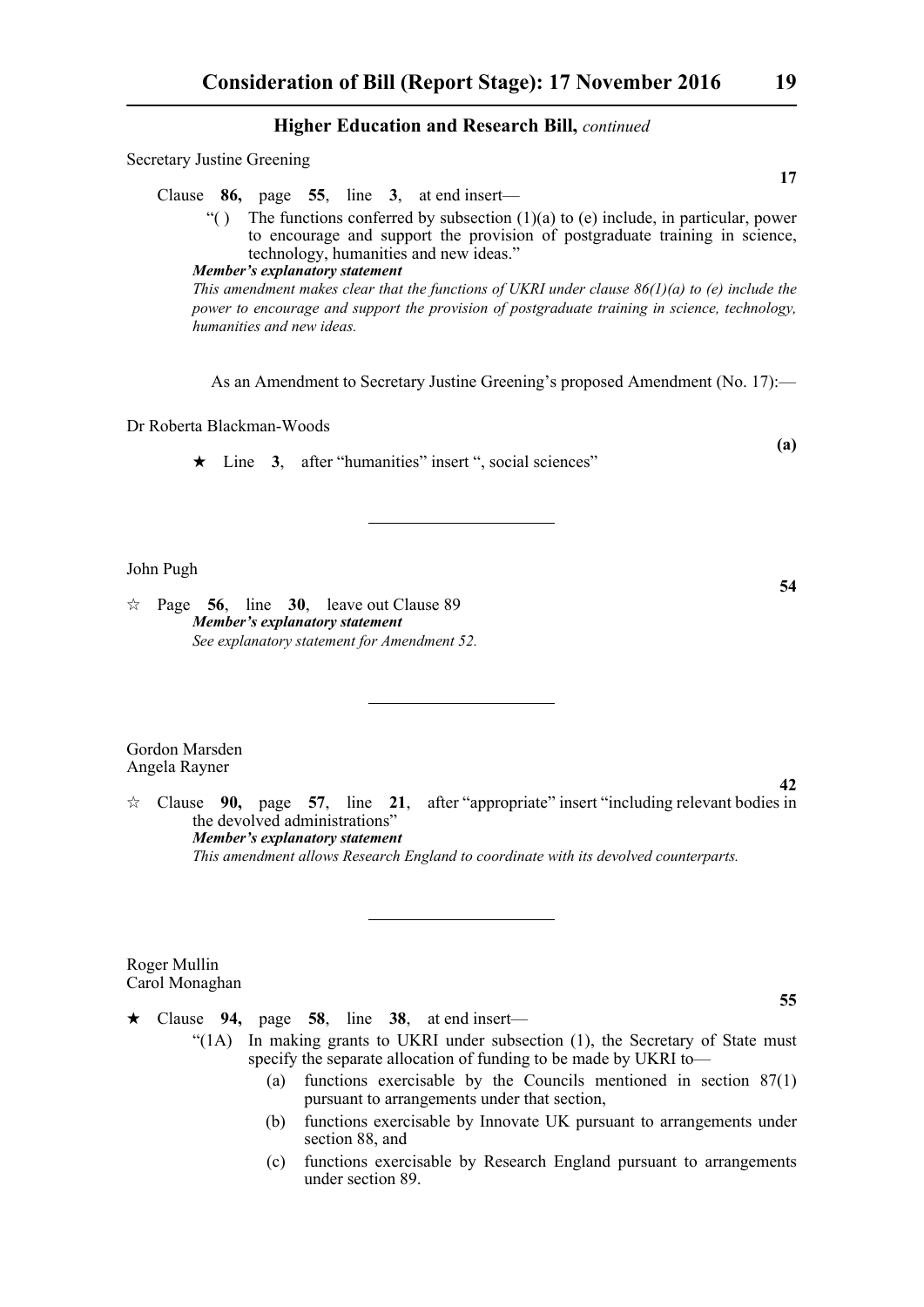(1B) No variation may be made to the allocation of funding specified by the Secretary of State in subsection (1A) unless each House of Parliament has passed a resolution approving any such variation and has the consent of the devolved administrations."

# *Member's explanatory statement*

*This amendment would ensure there would be separate financial allocations to the Research Councils (collectively), Innovate UK, and Research England.*

#### Roger Mullin Carol Monaghan

Clause **95,** page **59**, line **45**, at end insert—

- "(6) In giving direction to UKRI, the Secretary of State must act in the best interests of all constituent parts of the United Kingdom and, before giving such direction, must consult on research and innovation policies and their priorities with the following—
	- (a) the Scottish Government,
	- (b) the Welsh Government, and
	- (c) the Northern Ireland Executive.
- (7) Before giving any direction to UKRI under subsection (1), the Secretary of State must seek agreement to the terms of that direction from—
	- (a) the Scottish Government,
	- (b) the Welsh Government, and
	- (c) the Northern Ireland Executive."

# *Member's explanatory statement*

*This amendment would place a duty on the Secretary of State such that before giving directions to the UKRI in regards to research priorities, the Secretary of State must consult the devolved administrations.*

#### Gordon Marsden Angela Rayner

**43** Clause **105,** page **63**, line **23**, leave out "may" and insert "must" *Member's explanatory statement This amendment would ensure cooperation and information sharing between the OfS and UKRI.*

#### Gordon Marsden Angela Rayner

Clause **105,** page **63**, line **24**, after "functions" insert—

"(1A) The OfS and UKRI must cooperate with one another on—

- (a) the health of disciplines,
- (b) awarding of research degrees,
- (c) post-graduate training,
- (d) shared facilities,

**56**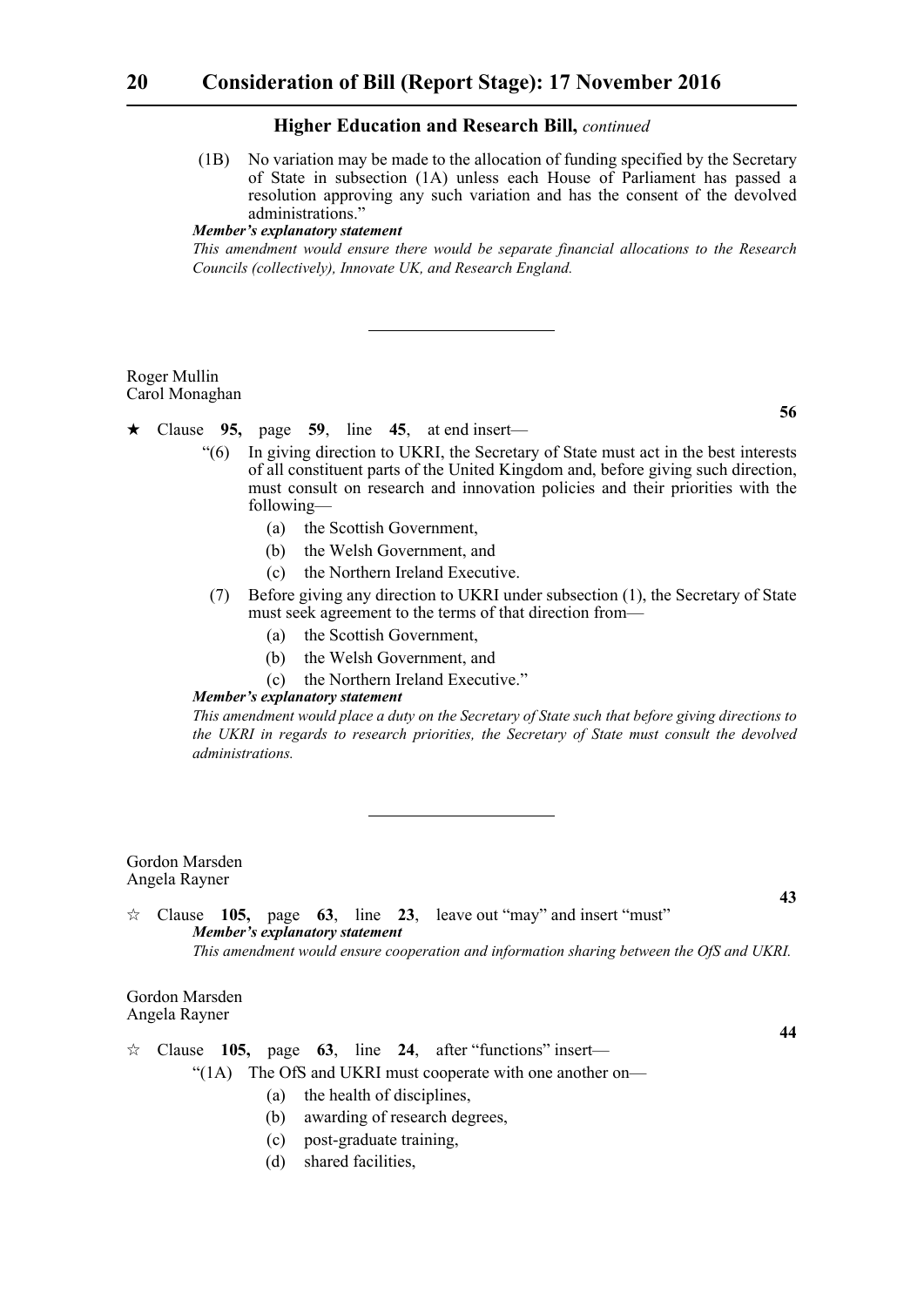- (e) knowledge exchange and
- (f) skills development"

#### *Member's explanatory statement*

*This amendment sets out where UKRI and the OfS must cooperate on issues at the interface between teaching and research.*

Gordon Marsden Angela Rayner

 $\approx$  Clause **105,** page **63**, line **25**, leave out subsection (2) *Member's explanatory statement This amendment would ensure cooperation and information sharing between the OfS and UKRI.*

#### Secretary Justine Greening

Clause **112,** page **66**, line **23**, leave out "or repeals" and insert ", repeals or revokes'

*Member's explanatory statement* 

*This is a minor and technical amendment which ensures that clause 112(2)(f) refers to the revocation of a provision of a Royal Charter (rather than to the repeal of the provision) revocation being the appropriate terminology in the case of a Royal Charter.*

# Secretary Justine Greening

# Clause **112,** page **66**, line **34**, after "provision", insert ", and

( ) include provision framed by reference to matters determined or published by the OfS."

#### *Member's explanatory statement*

*This amendment ensures that regulations under the Bill may be framed by reference to matters determined or published by the OfS - for example, by reference to the part of the register in which an English higher education provider is registered.*

Secretary Justine Greening

Clause **116,** page **67**, line **26**, at end insert—

- "( ) Section 79(9)—
	- (a) so far as it relates to section 22(4B)(e) of the Teaching and Higher Education Act 1998, also extends to Scotland and Northern Ireland;
	- (b) so far as it relates to section  $22(4B)(f)$ , (g) and (h) of that Act, also extends to Northern Ireland."

#### *Member's explanatory statement*

*This minor and technical amendment gives clause 79(9) (which, as amended by amendment 15, relates to new section 22(4B)(e), (f), (g) and (h) of the Teaching and Higher Education Act 1998) the same extent as the provisions to which it relates (see clause 116(4)).*

**18**

**19**

**45**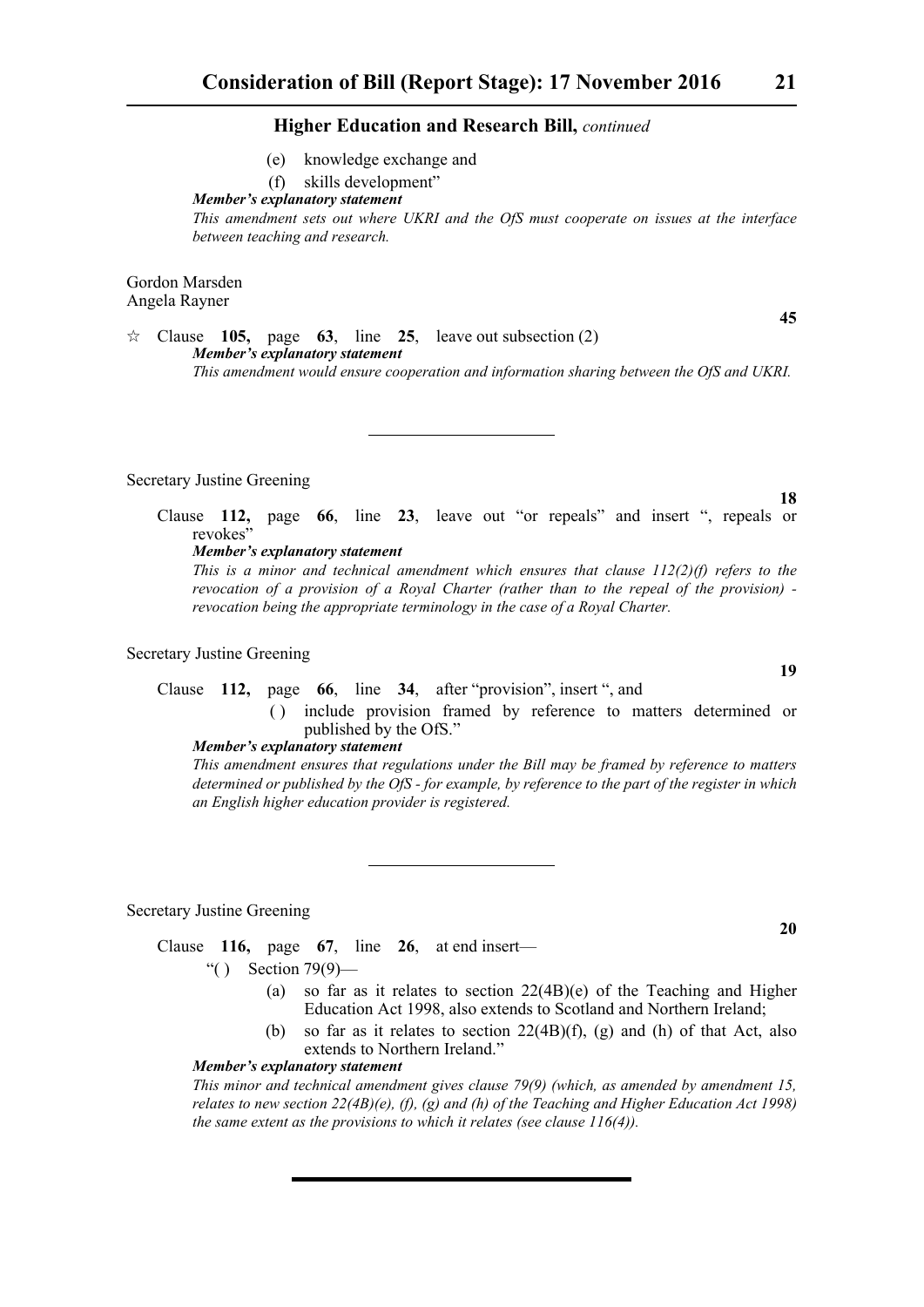| Gordon Marsden<br>Angela Rayner                                                                                                                                                                                                                                                                                                                                                                                                                               |
|---------------------------------------------------------------------------------------------------------------------------------------------------------------------------------------------------------------------------------------------------------------------------------------------------------------------------------------------------------------------------------------------------------------------------------------------------------------|
| 36                                                                                                                                                                                                                                                                                                                                                                                                                                                            |
| Schedule 1, page $69$ , line 37, at end insert—<br>☆<br>being an employee of a higher education provider, particularly in the<br>"(h)<br>capacity of teaching or researching."<br><b>Member's explanatory statement</b><br>This amendment would ensure the Secretary of State had regard for the experience of higher<br>education employees, teaching or research staff.                                                                                     |
| Wes Streeting<br>Gordon Marsden<br>Angela Rayner                                                                                                                                                                                                                                                                                                                                                                                                              |
| 48<br>Schedule 1, page $69$ , line 37, at end insert—<br>☆                                                                                                                                                                                                                                                                                                                                                                                                    |
| "(h) representing or promoting the interests of employees in higher<br>education establishments."<br><b>Member's explanatory statement</b><br>This amendment requires that at least one of the ordinary members of the OfS has experience of<br>representing or promoting the interests of employees in higher education.                                                                                                                                     |
| <b>Secretary Justine Greening</b><br>21                                                                                                                                                                                                                                                                                                                                                                                                                       |
| Schedule 1, page $69$ , line 37, at end insert—                                                                                                                                                                                                                                                                                                                                                                                                               |
| "() But at least one of the ordinary members must have experience of representing<br>or promoting the interests of individual students, or students generally, on<br>higher education courses provided by higher education providers."<br><b>Member's explanatory statement</b><br>This amendment requires that at least one of the ordinary members of the OfS has experience of<br>representing or promoting the interests of students in higher education. |
| <b>Secretary Justine Greening</b>                                                                                                                                                                                                                                                                                                                                                                                                                             |
| 22<br>Schedule 1, page 71, line 2, leave out ", allowances and expenses"<br>Member's explanatory statement                                                                                                                                                                                                                                                                                                                                                    |
| This amendment removes an unnecessary reference in paragraph 6(1) of Schedule 1 to allowances<br>and expenses for members of the OfS as they are covered in paragraph $6(2)$ .                                                                                                                                                                                                                                                                                |
| <b>Secretary Justine Greening</b><br>23                                                                                                                                                                                                                                                                                                                                                                                                                       |
| Schedule 1, page 71, line 18, leave out ", allowances and expenses"<br>Member's explanatory statement<br>This amendment is consequential on amendment 24.                                                                                                                                                                                                                                                                                                     |
| <b>Secretary Justine Greening</b>                                                                                                                                                                                                                                                                                                                                                                                                                             |
| 24<br>Schedule<br>1, page 71, line 20, at end insert—                                                                                                                                                                                                                                                                                                                                                                                                         |
| "() The OfS must pay, or make provision for paying, to or in respect of a person<br>who is an employee of the OfS, such sums as the OfS may determine with the<br>approval of the Secretary of State in respect of allowances or expenses."<br>Member's explanatory statement                                                                                                                                                                                 |

*This amendment makes the duty to pay allowances and expenses to OfS's employees consistent with the power to pay such allowances and expenses to former employees inserted by amendment 25.*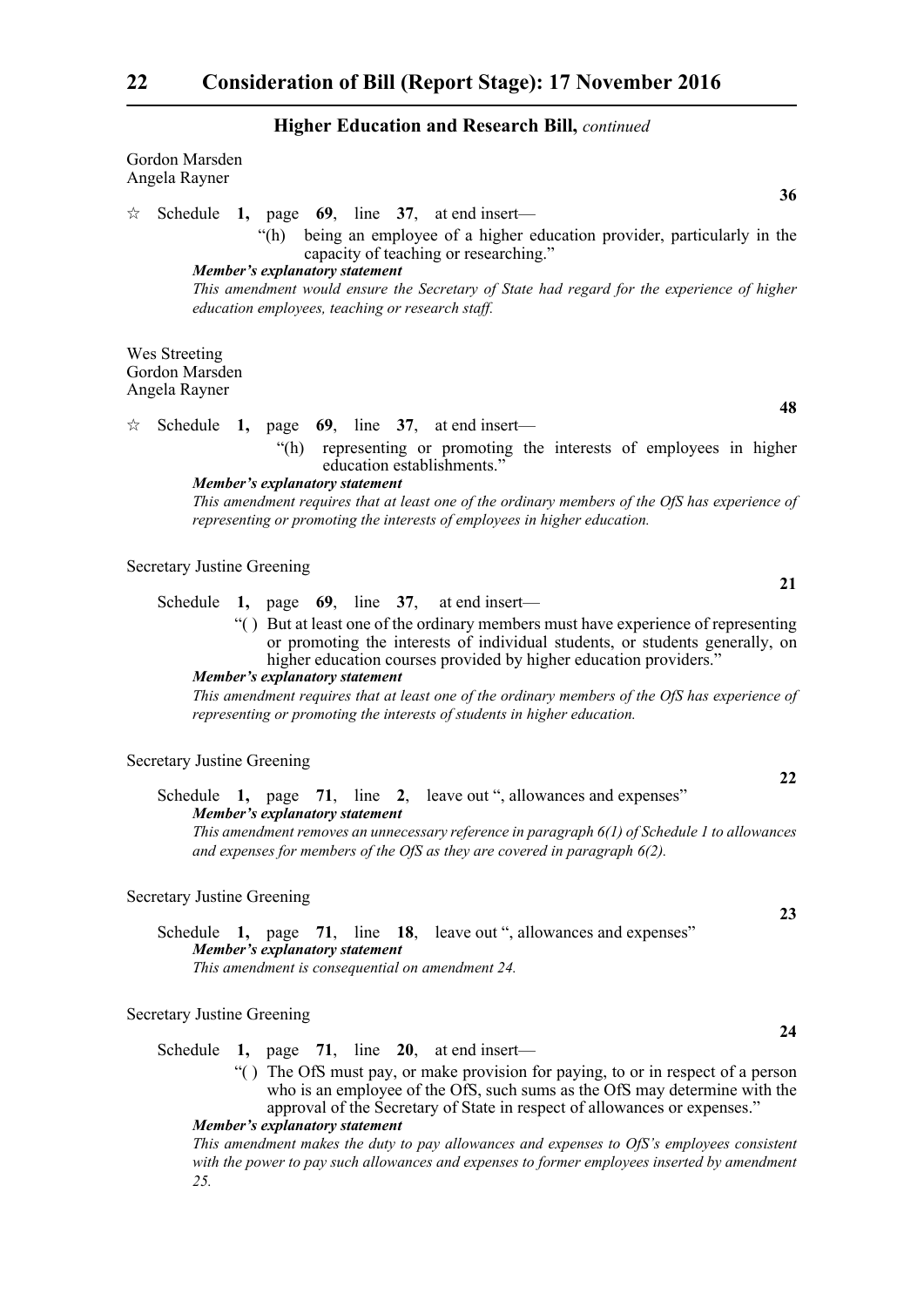Secretary Justine Greening

Schedule **1,** page **71**, line **20**, at end insert—

"( ) The OfS may pay, or make provision for paying—

- (a) to or in respect of a person who is or has been an employee of the OfS, such sums as the OfS may determine with the approval of the Secretary of State in respect of pensions or gratuities, and
- (b) to or in respect of a person who has been an employee of the OfS, such sums as the OfS may determine with the approval of the Secretary of State in respect of allowances or expenses.<sup>7</sup>

### *Member's explanatory statement*

*This amendment makes clear that the OfS has power, subject to approval by the Secretary of State, to make pension provision for its employees and former employees other than under the Superannuation Act 1972 (as provided for in paragraph 7(4) of Schedule 1), to pay them gratuities and to pay former employees allowances or expenses. The power in relation to non-civil service pensions is intended to be used in relation to staff transferring to the OfS.*

Secretary Justine Greening

Schedule **4,** page **79**, line **6**, leave out paragraph 1 *Member's explanatory statement See explanatory statement for amendment 28.*

#### Secretary Justine Greening

Schedule **4,** page **79**, line **13**, leave out from beginning to "consult" in line 14 and insert "The OfS may" *Member's explanatory statement See the explanatory statement for amendment 28.*

# Secretary Justine Greening

Schedule **4,** page **79**, line **31**, leave out sub-paragraphs (4) and (5) and insert—

*"Recommendation*

- 2A (1) This paragraph applies where the OfS has consulted in accordance with paragraph 2.
	- (2) The OfS must consider whether there is a body that is suitable to perform the assessment functions.
	- (3) If the OfS considers that there is only one body that is suitable to perform the assessment functions, the OfS must recommend that body to be designated to perform those functions.
	- (4) If the OfS considers that there is more than one body that is suitable to perform the assessment functions, the OfS must recommend the most appropriate body to be designated to perform those functions.
	- (5) "The most appropriate body" means, out of those bodies, the body whose designation the OfS considers would be most appropriate for securing the effective assessment of the quality of, and the standards applied to, higher education provided by English higher education providers.

**25**

**26**

**27**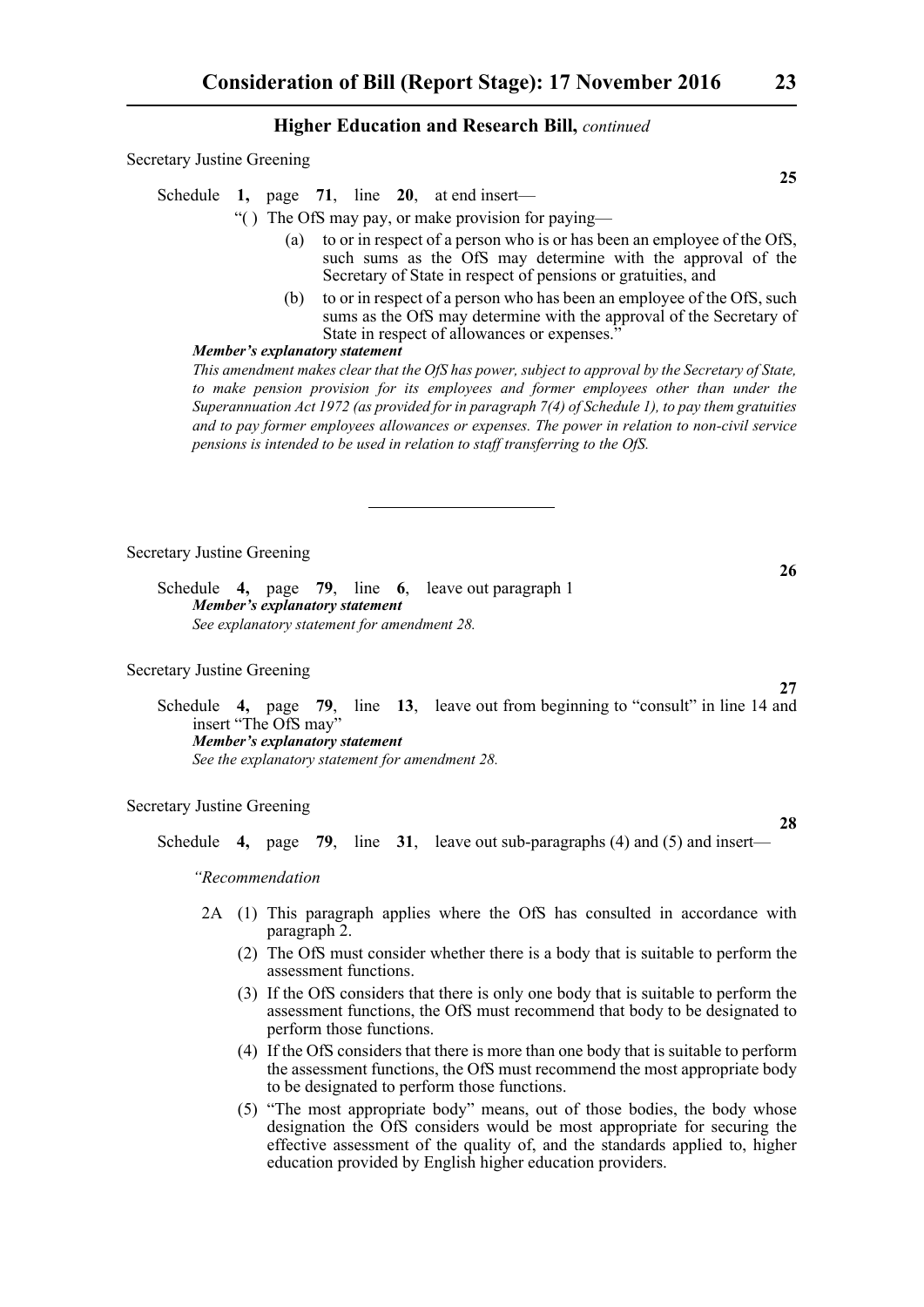- (6) If the OfS considers that there is no body that is suitable to perform the assessment functions, the OfS may not recommend a body to be designated to perform those functions.
- (7) The OfS must—
	- (a) notify the Secretary of State of its recommendation or that no recommendation is made, and

**29**

**30**

**31**

**32**

(b) publish that notification."

# *Member's explanatory statement*

*This amendment and amendments 26 and 27 make changes to clarify when and how the OfS may recommend to the Secretary of State that a body is suitable to be designated to perform the assessment functions. The new paragraph 2A replaces paragraphs 1 and 2(4) and (5) of Schedule 4.*

#### Secretary Justine Greening

Schedule **4,** page **79**, line **37**, leave out "paragraphs 1 and 2" and insert "paragraph  $2A'$ 

*Member's explanatory statement This amendment is consequential on amendments 26 and 28.*

Secretary Justine Greening

Schedule **6,** page **88**, line **22**, leave out paragraph 1 *Member's explanatory statement See the explanatory statement for amendment 32.*

Secretary Justine Greening

Schedule **6,** page **88**, line **27**, leave out from beginning to "consult" in line 28 and insert "The OfS may" *Member's explanatory statement See the explanatory statement for amendment 32.*

Secretary Justine Greening

Schedule **6,** page **89**, line **5**, leave out sub-paragraphs (4) and (5) and insert—

*"Recommendation*

- 2A (1) This paragraph applies where the OfS has consulted in accordance with paragraph 2.
	- (2) The OfS must consider whether there is a body that is suitable to be designated under this Schedule.
	- (3) If the OfS considers that there is only one body that is suitable to be designated under this Schedule, the OfS must recommend the designation of that body under this Schedule.
	- (4) If the OfS considers that there is more than one body that is suitable to be designated under this Schedule, the OfS must recommend the designation under this Schedule of whichever one of those bodies it considers appropriate.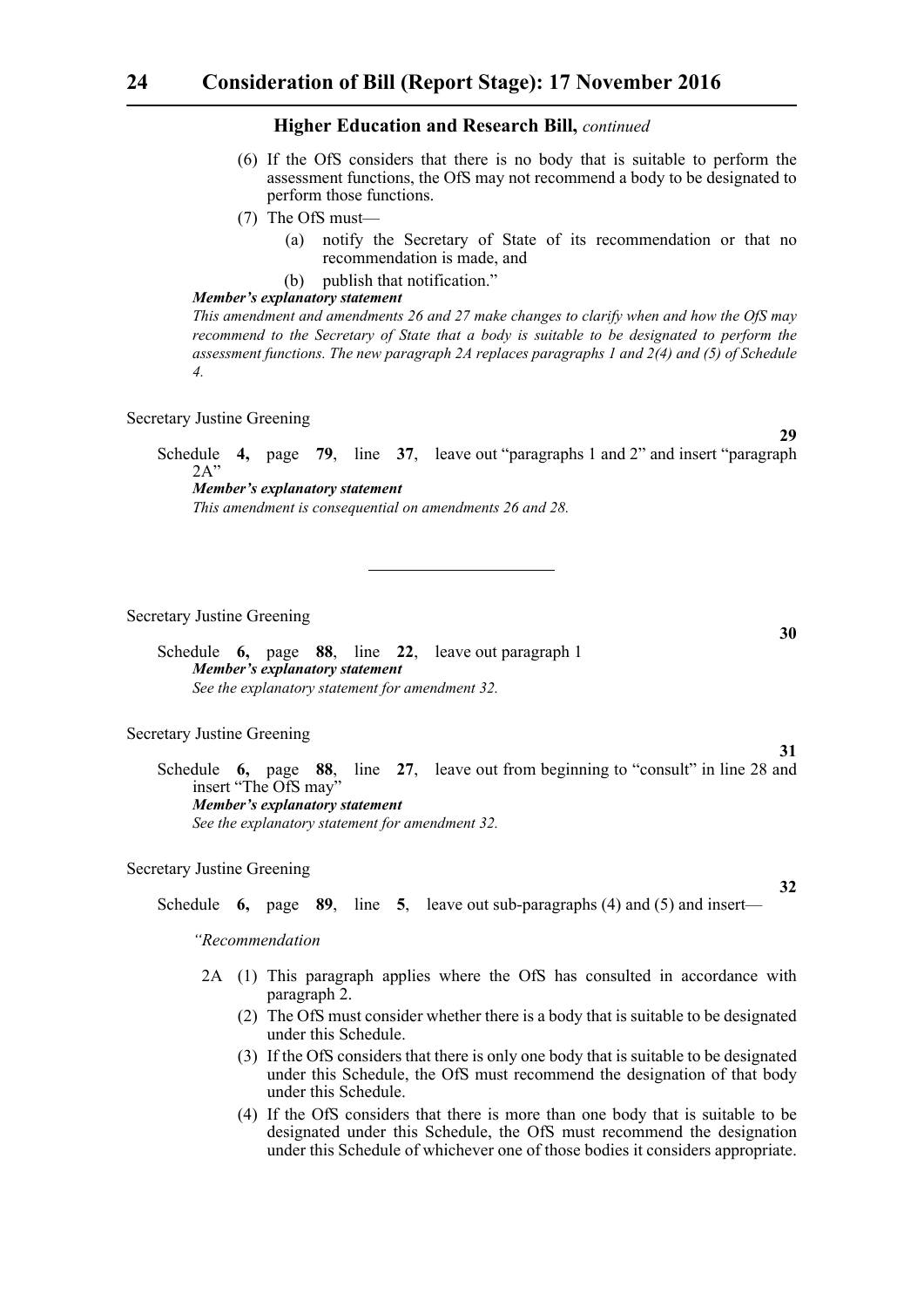- (5) If the OfS considers that there is no body that is suitable to be designated under this Schedule, the OfS may not recommend the designation of a body under this Schedule.
- (6) The OfS must—
	- (a) notify the Secretary of State of its recommendation or that no recommendation is made, and
	- (b) publish that notification."

# *Member's explanatory statement*

*This amendment and amendments 30 and 31 make changes to clarify when and how the OfS may recommend to the Secretary of State that a body should be designated under Schedule 6. The new paragraph 2A replaces paragraphs 1 and 2(4) and (5) of Schedule 6.*

#### Secretary Justine Greening

Schedule **6,** page **89**, line **11**, leave out "paragraphs 1 and 2" and insert "paragraph  $2A'$ *Member's explanatory statement* 

*This amendment is consequential on amendments 30 and 32.*

# Secretary Justine Greening

Schedule **6,** page **89**, line **14**, after "body", insert "for the purposes of section 59" *Member's explanatory statement This amendment is consequential on amendment 30.*

Secretary Justine Greening

Schedule **9,** page **98**, line **39**, at end insert—

- "( ) The Secretary of State must, in appointing the members of UKRI, have regard to the desirability of the members including at least one person with relevant experience in relation to at least one of Wales, Scotland and Northern Ireland.
- ( ) "Relevant experience" means experience of one or more of the following—
	- (a) research into science, technology, humanities or new ideas;
	- (b) the development or exploitation of science, technology, new ideas or advancements in humanities;
	- (c) industrial, commercial or financial matters or the practice of any profession."

# *Member's explanatory statement*

*This amendment requires the Secretary of State, when appointing members of UKRI, to have regard to the desirability of at least one of the members having relevant experience in relation to at least one of Wales, Scotland and Northern Ireland. "Relevant experience" is defined in the amendment.*

Dr Roberta Blackman-Woods

- $\star$  Schedule 9, page 101, line 20, at end insert—
	- "(9) A joint committee is to be established by UKRI and OfS, which must—
		- (a) consist of representatives of both UKRI and OfS, and
		- (b) produce an annual report on the health of the higher education sector.

**35**

**34**